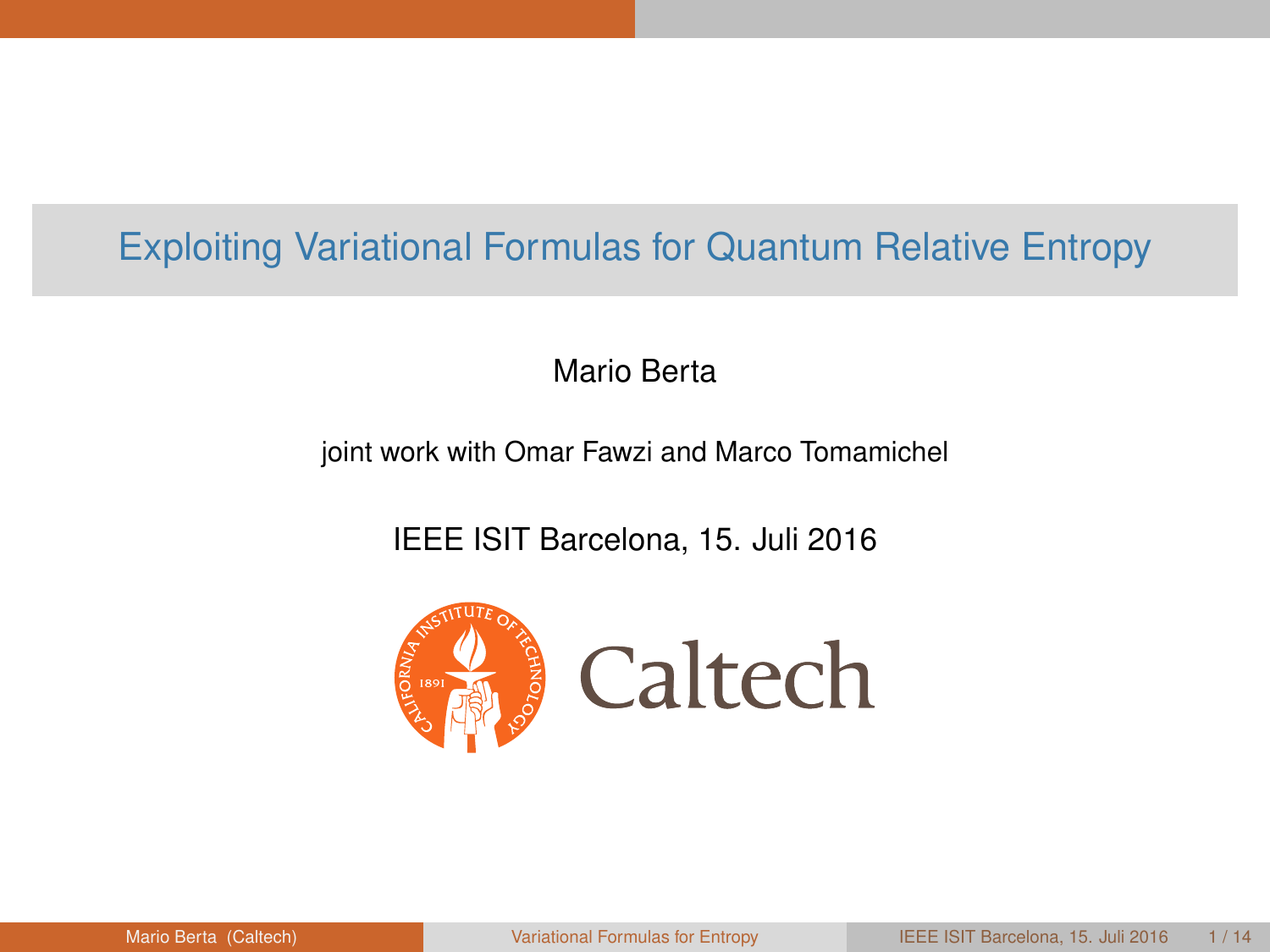- [Relative Entropy](#page-2-0)
- [Variational Formulas for Relative Entropy](#page-11-0)
- [Application: Additivity in Quantum Information](#page-15-0)
- [Example: Relative Entropy of Recovery](#page-24-0)
- [Conclusion](#page-34-0)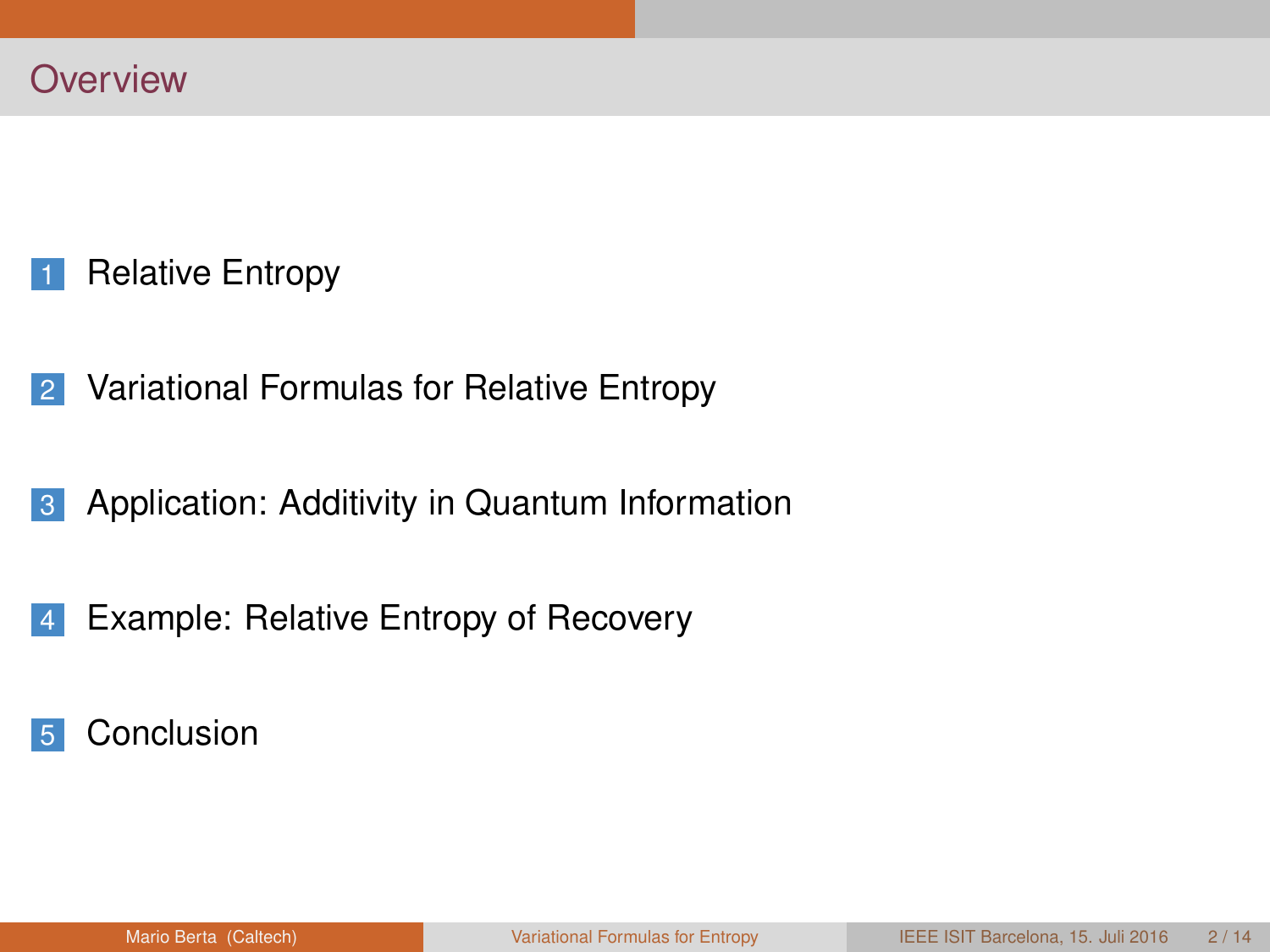## <span id="page-2-0"></span>Classical Relative Entropy

### Definition (Relative Entropy)

For a positive measure Q on a finite set X and a probability measure P on X with  $P \ll Q$ , the relative entropy is defined as

$$
D(P||Q) := \sum_{x \in \mathcal{X}} P(x) \log \frac{P(x)}{Q(x)} \quad \text{[Kullback-Leibler 1951]},\tag{1}
$$

where we understand  $P(x) \log \frac{P(x)}{Q(x)} = 0$  whenever  $P(x) = 0$ .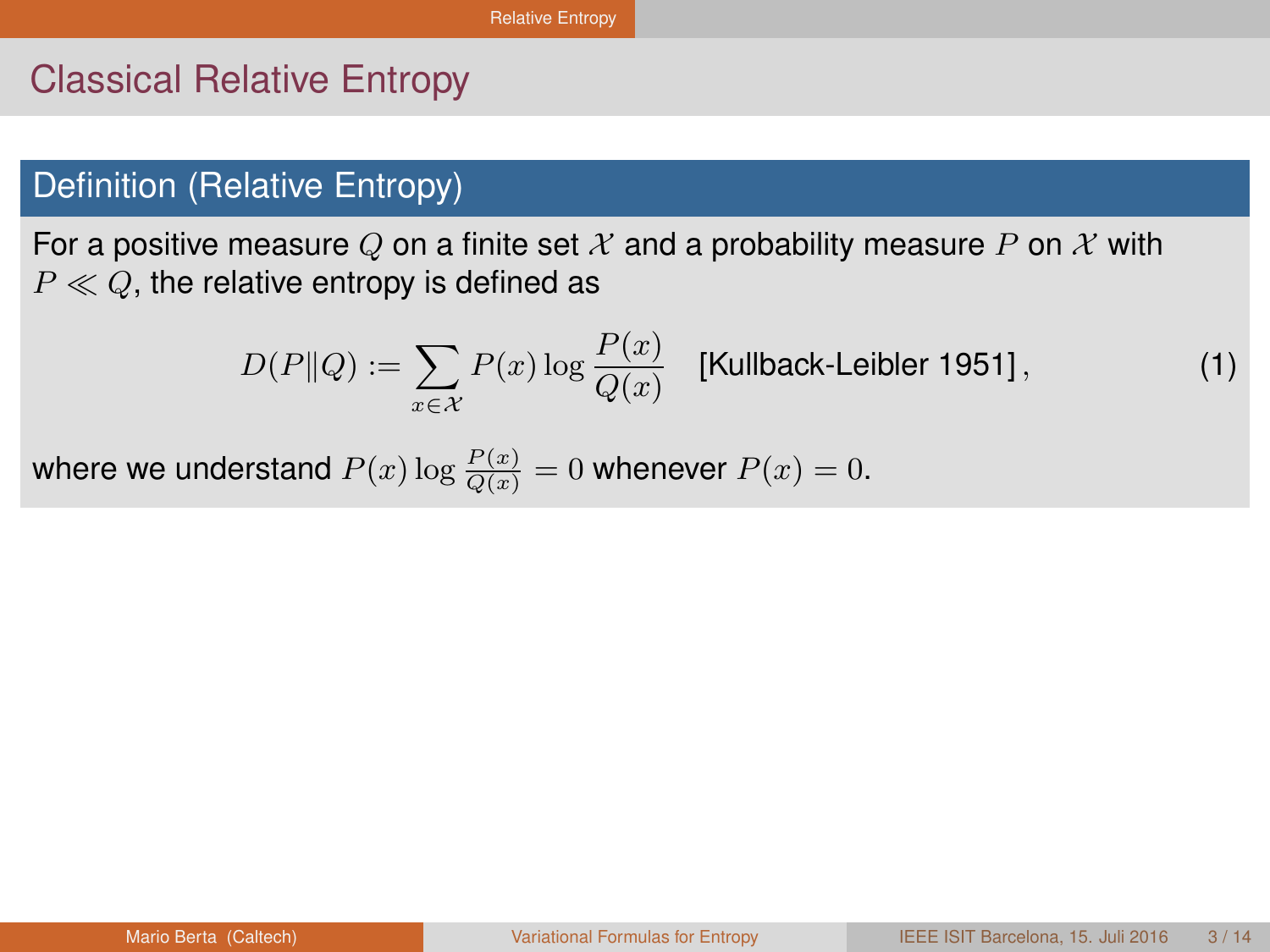## <span id="page-3-0"></span>Classical Relative Entropy

### Definition (Relative Entropy)

For a positive measure Q on a finite set X and a probability measure P on X with  $P \ll Q$ , the relative entropy is defined as

$$
D(P||Q) := \sum_{x \in \mathcal{X}} P(x) \log \frac{P(x)}{Q(x)} \quad \text{[Kullback-Leibler 1951]},\tag{1}
$$

where we understand  $P(x) \log \frac{P(x)}{Q(x)} = 0$  whenever  $P(x) = 0$ .

#### Definition (Rényi Relative Entropy)

For  $\alpha \in (0,1) \cup (1,\infty)$  the Rényi relative entropy is defined as

$$
D_{\alpha}(P||Q) := \frac{1}{\alpha - 1} \log \sum_{x \in \mathcal{X}} P(x)^{\alpha} Q(x)^{1 - \alpha} \quad \text{[Rényi 1961]}.
$$
 (2)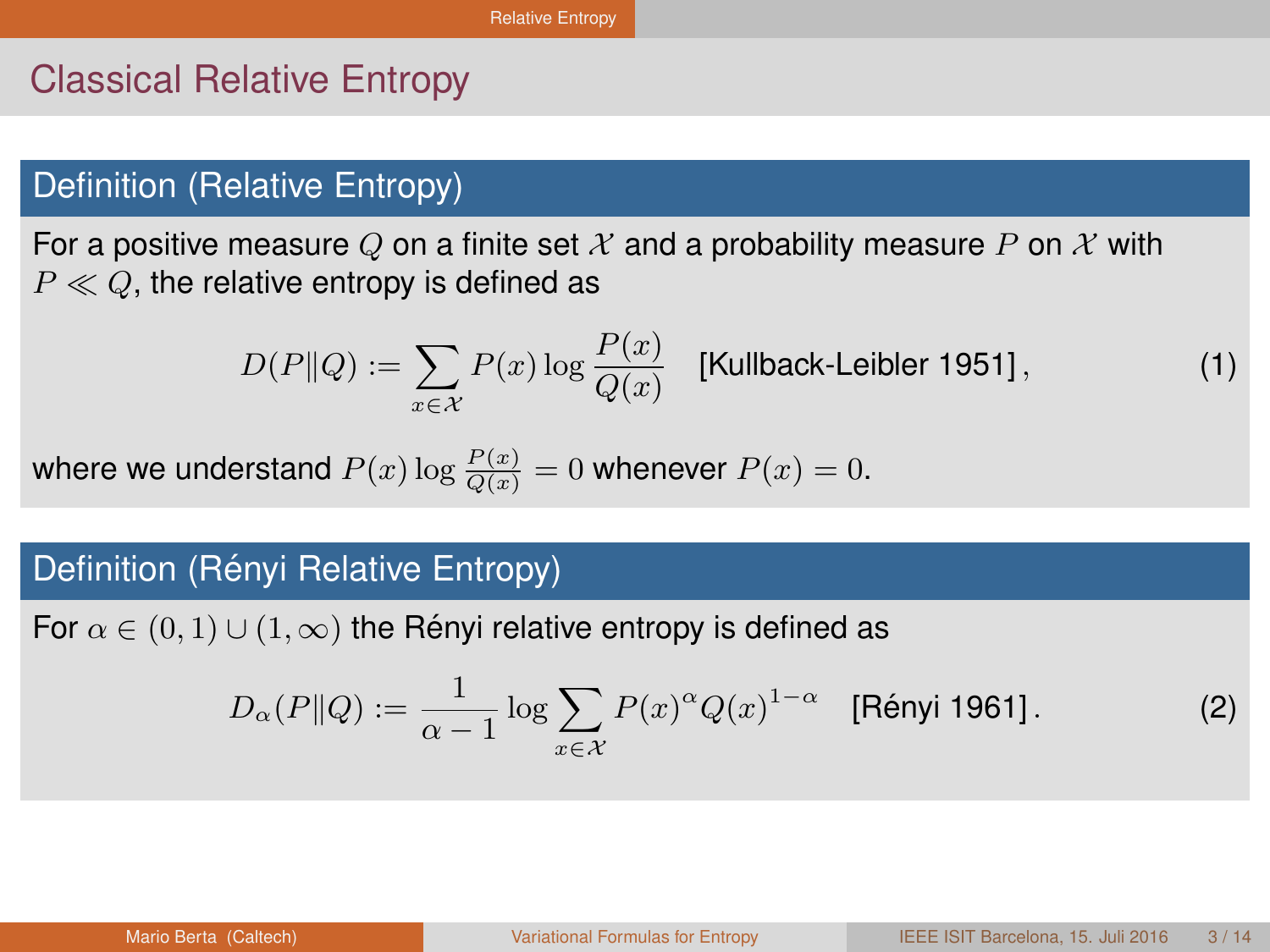# <span id="page-4-0"></span>Classical Relative Entropy

### Definition (Relative Entropy)

For a positive measure Q on a finite set X and a probability measure P on X with  $P \ll Q$ , the relative entropy is defined as

$$
D(P||Q) := \sum_{x \in \mathcal{X}} P(x) \log \frac{P(x)}{Q(x)} \quad \text{[Kullback-Leibler 1951]},\tag{1}
$$

where we understand  $P(x) \log \frac{P(x)}{Q(x)} = 0$  whenever  $P(x) = 0$ .

#### Definition (Rényi Relative Entropy)

For  $\alpha \in (0,1) \cup (1,\infty)$  the Rényi relative entropy is defined as

$$
D_{\alpha}(P||Q) := \frac{1}{\alpha - 1} \log \sum_{x \in \mathcal{X}} P(x)^{\alpha} Q(x)^{1 - \alpha} \quad \text{[Rényi 1961]}.
$$
 (2)

What are the quantum extensions of  $D(P||Q)$  and  $D<sub>\alpha</sub>(P||Q)$ ?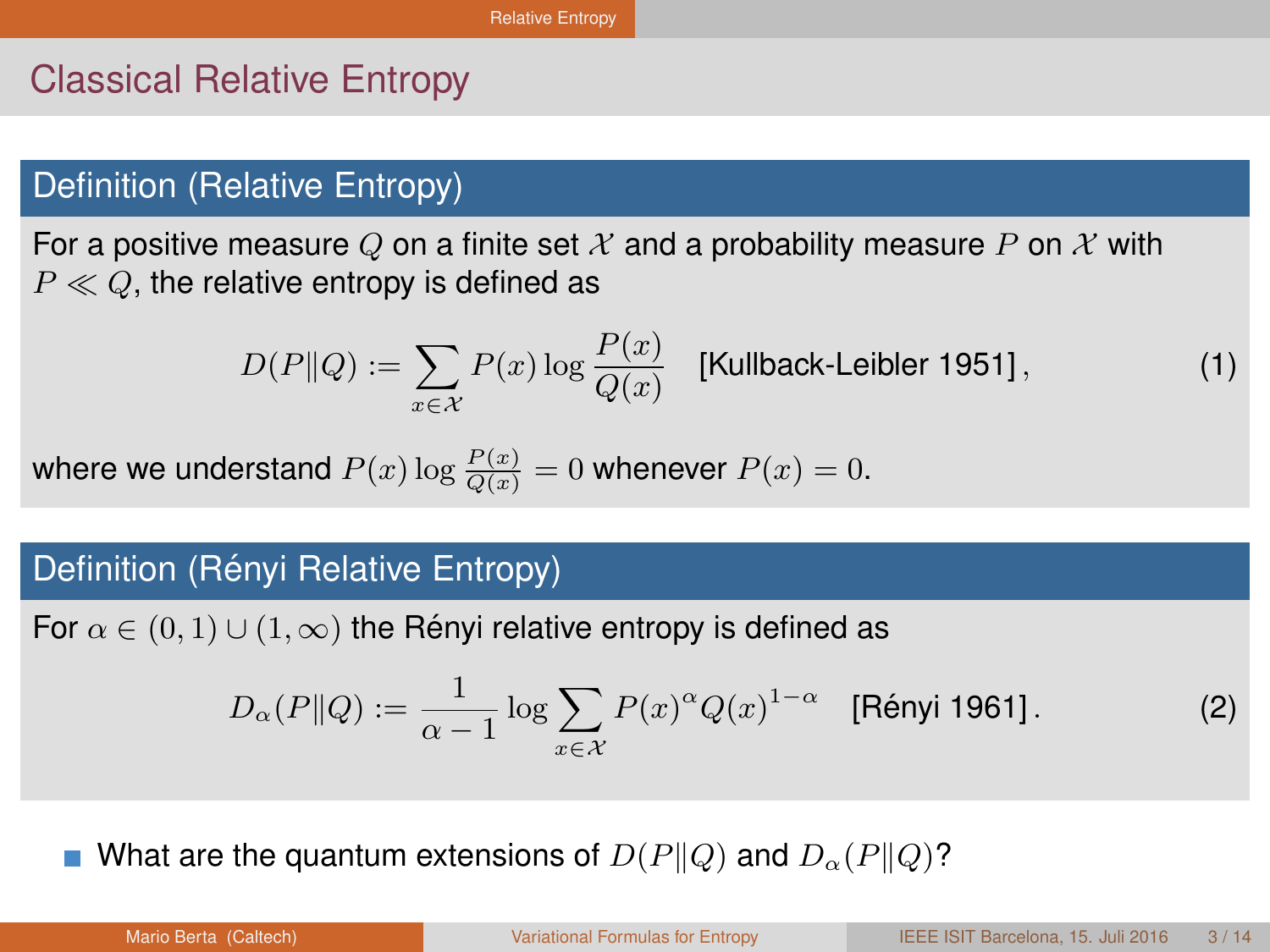## <span id="page-5-0"></span>Measured Relative Entropy

#### Definition (Measured Relative Entropy)

On a Hilbert space H, for quantum states  $\rho$  and positive semi-definite operators  $\sigma$  the measured relative entropy is defined as

$$
D^{\mathbb{M}}(\rho||\sigma) := \sup_{(\mathcal{X},M)} D(P_{\rho,M}||P_{\sigma,M}) \quad \text{[Donald 1986],}
$$
 (3)

where the optimization is over finite sets  $X$  and positive operator valued measures (POVMs) M on X, and  $P_{\rho,M}(x) = \text{tr}[M(x)\rho].$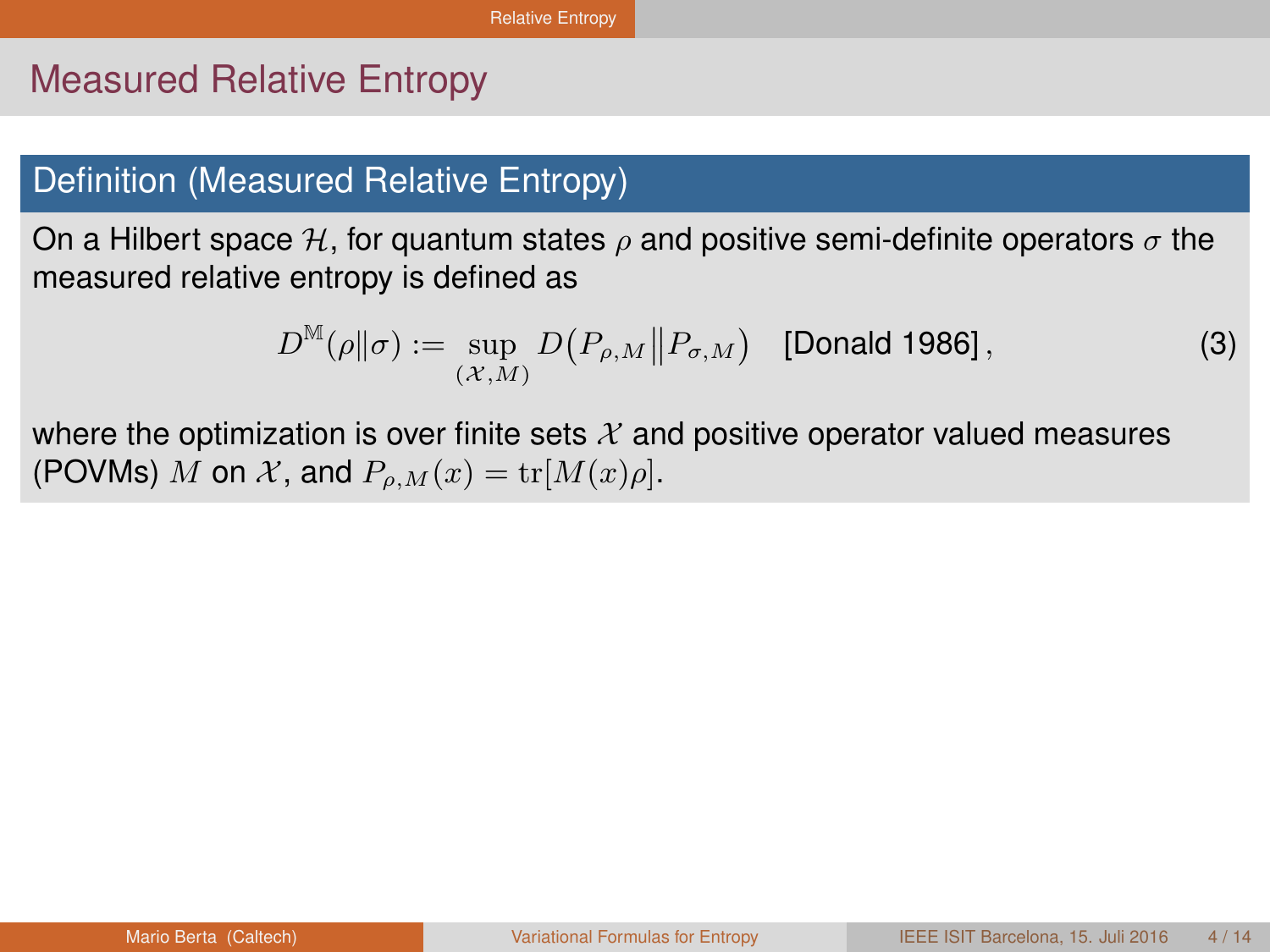## <span id="page-6-0"></span>Measured Relative Entropy

#### Definition (Measured Relative Entropy)

On a Hilbert space H, for quantum states  $\rho$  and positive semi-definite operators  $\sigma$  the measured relative entropy is defined as

$$
D^{\mathbb{M}}(\rho||\sigma) := \sup_{(\mathcal{X},M)} D(P_{\rho,M}||P_{\sigma,M}) \quad \text{[Donald 1986]},
$$
 (3)

where the optimization is over finite sets  $X$  and positive operator valued measures (POVMs) M on X, and  $P_{\rho,M}(x) = \text{tr}[M(x)\rho]$ .

### Definition (Measured Rényi Relative Entropy)

For  $\alpha \in (0,1) \cup (1,\infty)$  the Rényi relative entropy is defined as

$$
D_{\alpha}^{\mathbb{M}}(\rho\|\sigma) := \sup_{(\mathcal{X},M)} D_{\alpha}\big(P_{\rho,M}\big\|P_{\sigma,M}\big)\,,\tag{4}
$$

with the same premises as before.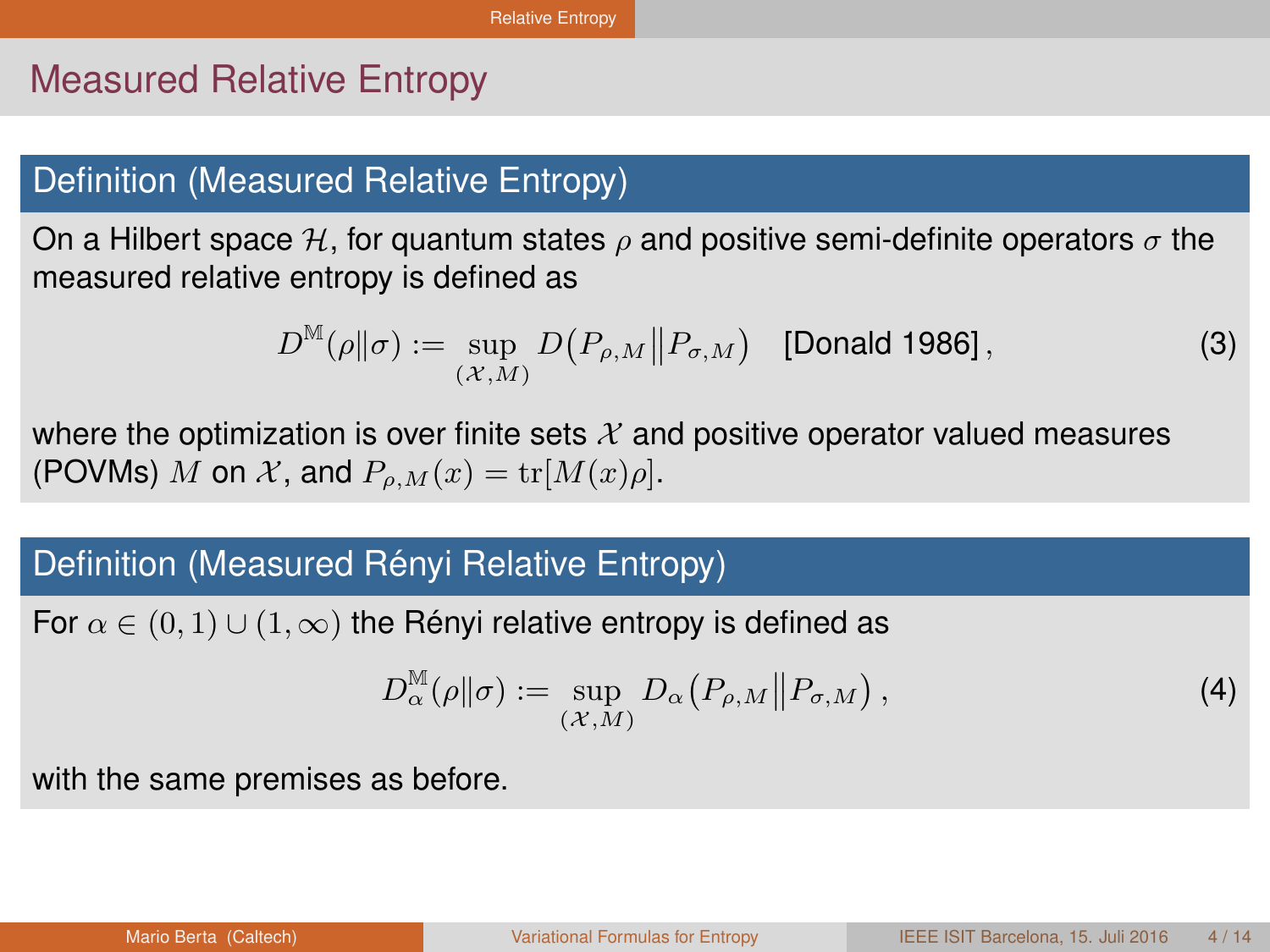# <span id="page-7-0"></span>Measured Relative Entropy

#### Definition (Measured Relative Entropy)

On a Hilbert space H, for quantum states  $\rho$  and positive semi-definite operators  $\sigma$  the measured relative entropy is defined as

$$
D^{\mathbb{M}}(\rho||\sigma) := \sup_{(\mathcal{X},M)} D(P_{\rho,M}||P_{\sigma,M}) \quad \text{[Donald 1986]},
$$
 (3)

where the optimization is over finite sets  $X$  and positive operator valued measures (POVMs) M on X, and  $P_{\rho,M}(x) = \text{tr}[M(x)\rho].$ 

### Definition (Measured Rényi Relative Entropy)

For  $\alpha \in (0,1) \cup (1,\infty)$  the Rényi relative entropy is defined as

$$
D_{\alpha}^{\mathbb{M}}(\rho||\sigma) := \sup_{(\mathcal{X},M)} D_{\alpha}\big(P_{\rho,M}||P_{\sigma,M}\big), \tag{4}
$$

with the same premises as before.

■ Are there other quantum extensions?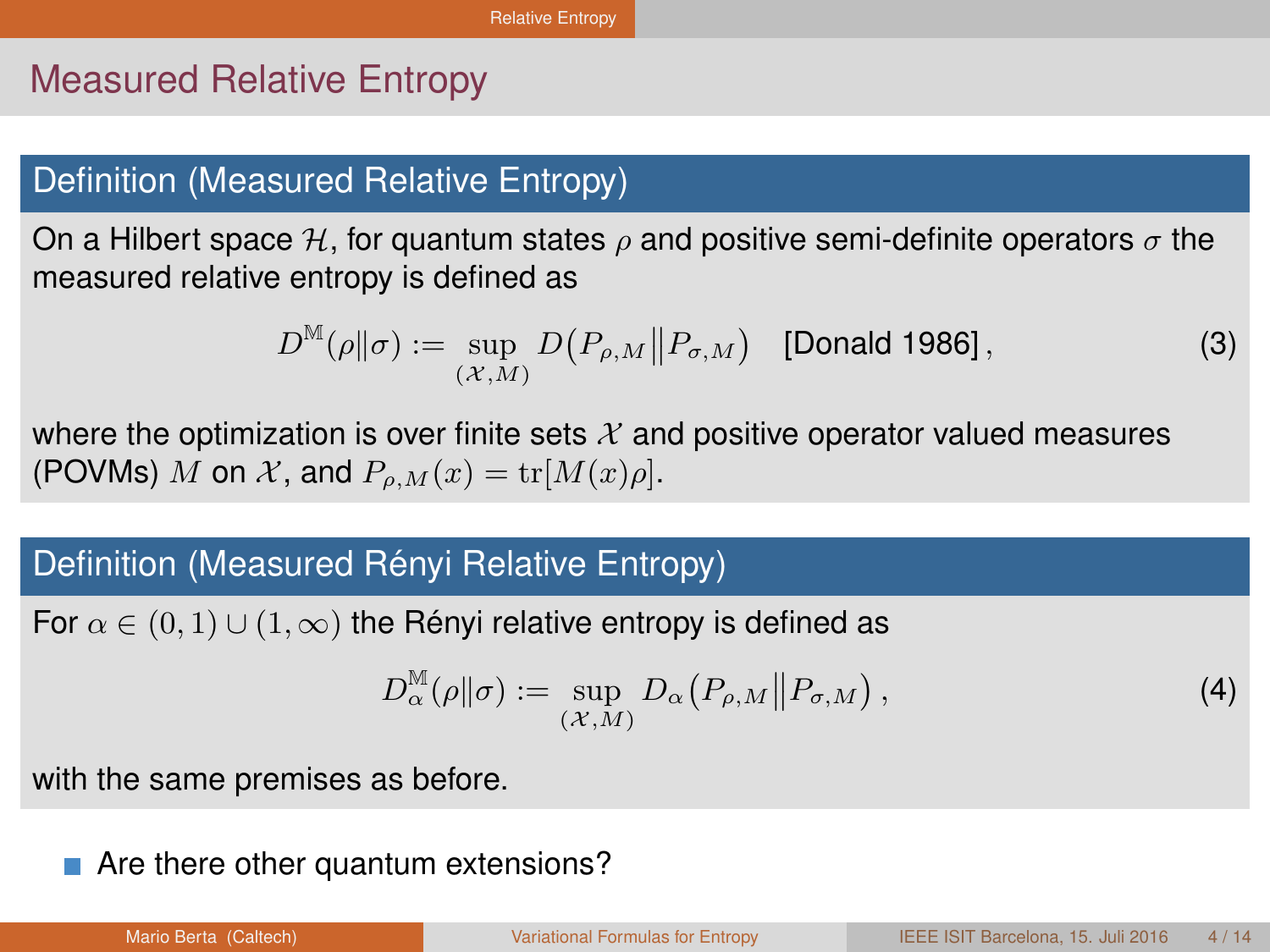# <span id="page-8-0"></span>Quantum Relative Entropy

# Definition (Quantum Relative Entropy)

For the same setup as before, the quantum relative entropy is defined as

$$
D(\rho||\sigma) := \text{tr}\big[\rho(\log \rho - \log \sigma)\big] \quad \text{[Umegaki 1962]}
$$
 (5)

if  $\sigma \gg \rho$  and  $+\infty$  if  $\sigma \not\gg \rho$ .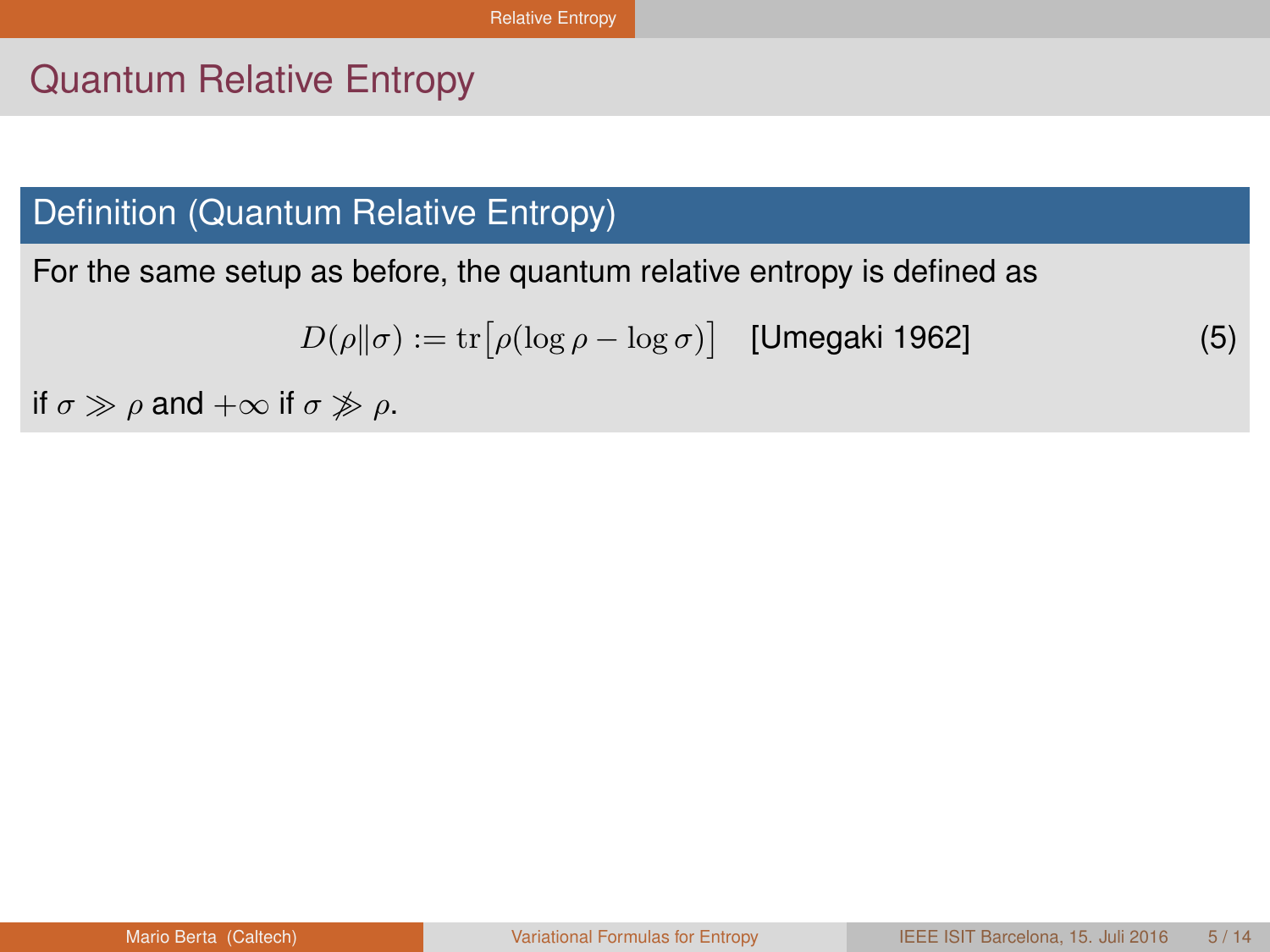# <span id="page-9-0"></span>Quantum Relative Entropy

# Definition (Quantum Relative Entropy)

For the same setup as before, the quantum relative entropy is defined as

$$
D(\rho||\sigma) := \text{tr}\big[\rho(\log \rho - \log \sigma)\big] \quad \text{[Umegaki 1962]}
$$
 (5)

if  $\sigma \gg \rho$  and  $+\infty$  if  $\sigma \not\gg \rho$ .

### Definition (Sandwiched Rényi Relative Entropy)

For  $\alpha \in (0, 1) \cup (1, \infty)$ , the Rényi relative entropy is defined as

$$
D_{\alpha}(\rho\|\sigma) := \frac{1}{\alpha - 1} \log Q_{\alpha}(\rho\|\sigma) \quad \text{with} \quad Q_{\alpha}(\rho\|\sigma) := \text{tr}\left[\left(\sigma^{\frac{1 - \alpha}{2\alpha}}\rho\sigma^{\frac{1 - \alpha}{2\alpha}}\right)^{\alpha}\right] \tag{6}
$$

[Müller-Lennert *et al.* 2013, Wilde *et al.* 2015] . (7)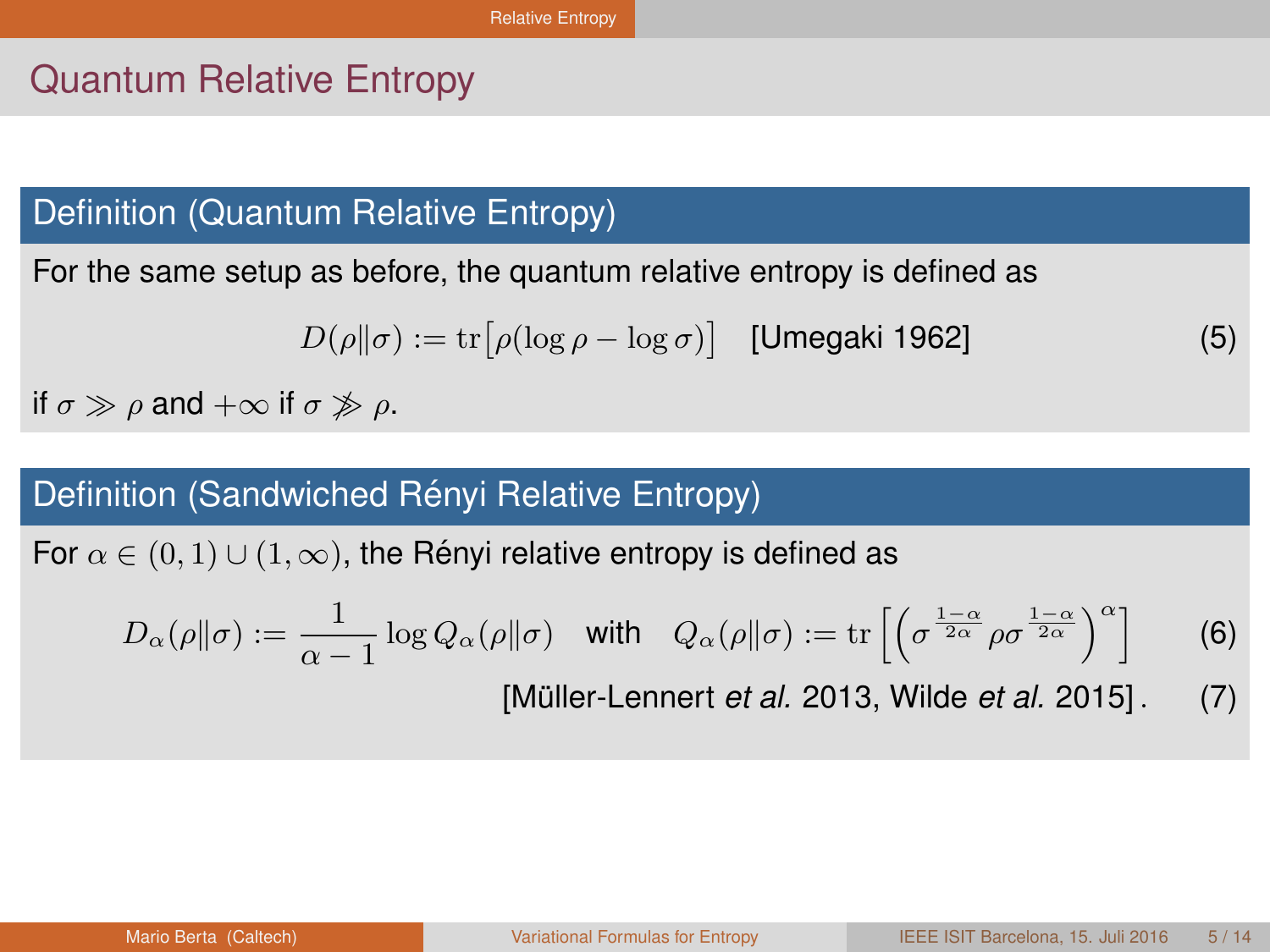# <span id="page-10-0"></span>Quantum Relative Entropy

# Definition (Quantum Relative Entropy)

For the same setup as before, the quantum relative entropy is defined as

$$
D(\rho||\sigma) := \text{tr}\big[\rho(\log \rho - \log \sigma)\big] \quad \text{[Umegaki 1962]}
$$
 (5)

if  $\sigma \gg \rho$  and  $+\infty$  if  $\sigma \not\gg \rho$ .

### Definition (Sandwiched Rényi Relative Entropy)

For  $\alpha \in (0, 1) \cup (1, \infty)$ , the Rényi relative entropy is defined as

$$
D_{\alpha}(\rho\|\sigma) := \frac{1}{\alpha - 1} \log Q_{\alpha}(\rho\|\sigma) \quad \text{with} \quad Q_{\alpha}(\rho\|\sigma) := \text{tr}\left[\left(\sigma^{\frac{1 - \alpha}{2\alpha}}\rho\sigma^{\frac{1 - \alpha}{2\alpha}}\right)^{\alpha}\right] \tag{6}
$$

[Müller-Lennert *et al.* 2013, Wilde *et al.* 2015] . (7)

How is  $D^{\mathbb{M}}(\rho\|\sigma)$  related to  $D(\rho\|\sigma)$ ? How is  $D^{\mathbb{M}}_{\alpha}(\rho\|\sigma)$  related to  $D_{\alpha}(\rho\|\sigma)$ ?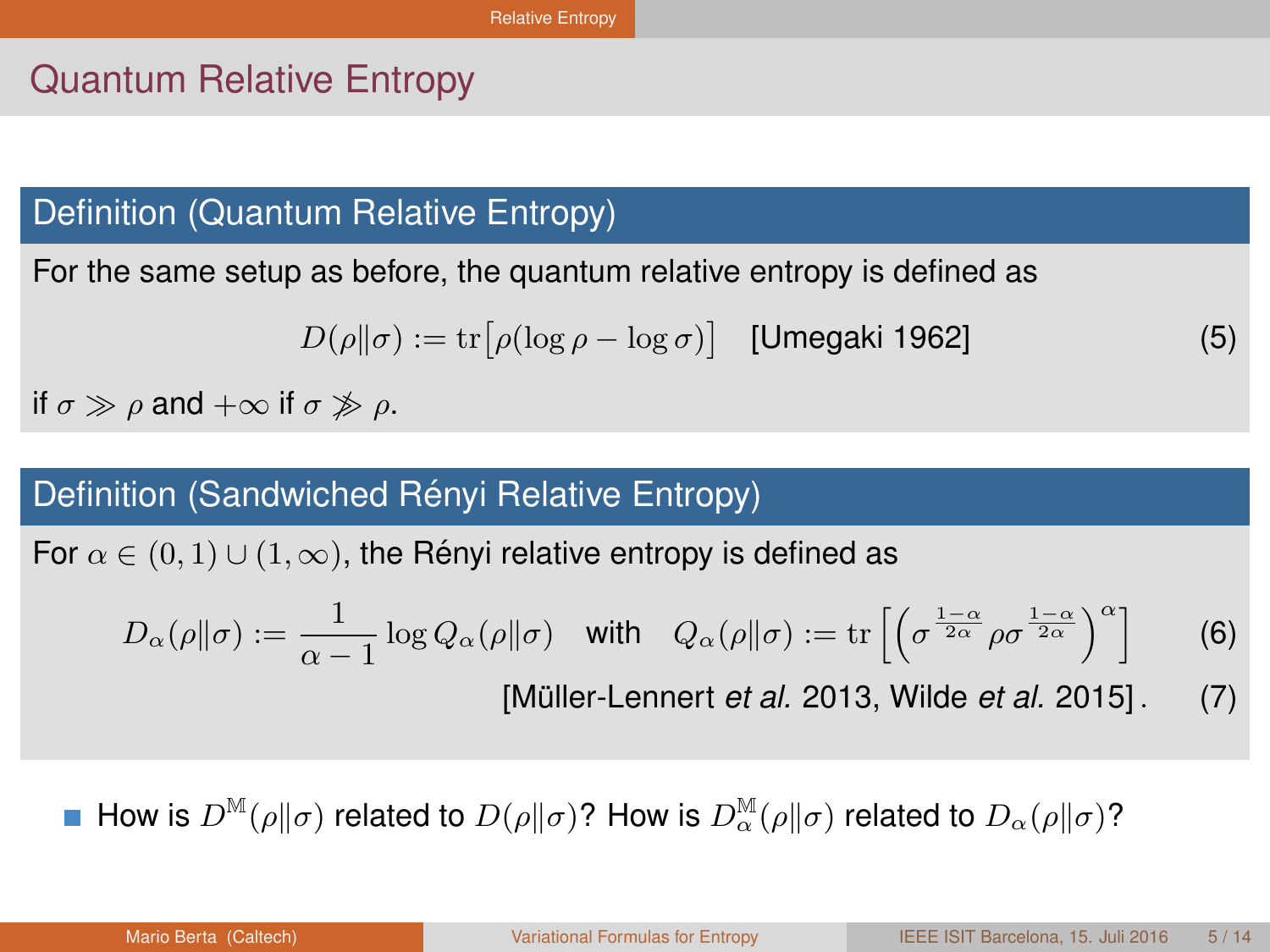## <span id="page-11-0"></span>Variational Formulas for Relative Entropy I

Variational Formula for Quantum Relative Entropy: [Petz 1988] we have

$$
D(\rho||\sigma) = \sup_{\omega > 0} \text{tr}[\rho \log \omega] + 1 - \text{tr}[\exp(\log \sigma + \log \omega)].
$$
 (8)

Theorem (Variational Formula for Measured Relative Entropy)

*We have*

$$
D^{\mathbb{M}}(\rho||\sigma) = \sup_{\omega > 0} \text{tr}[\rho \log \omega] + 1 - \text{tr}[\sigma \omega]. \tag{9}
$$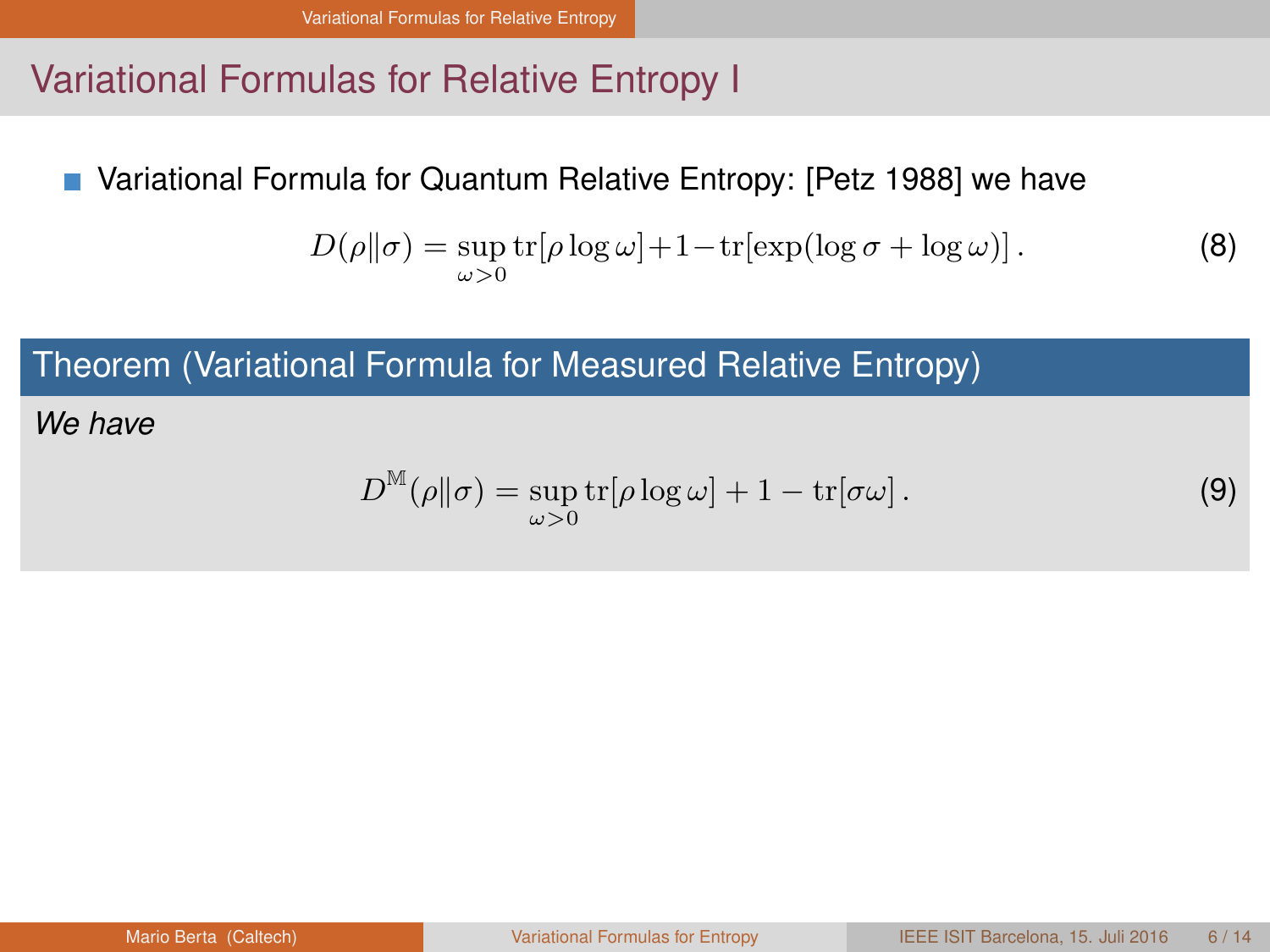# <span id="page-12-0"></span>Variational Formulas for Relative Entropy I

Variational Formula for Quantum Relative Entropy: [Petz 1988] we have

$$
D(\rho||\sigma) = \sup_{\omega > 0} \text{tr}[\rho \log \omega] + 1 - \text{tr}[\exp(\log \sigma + \log \omega)].
$$
 (8)

Theorem (Variational Formula for Measured Relative Entropy)

*We have*

$$
D^{\mathbb{M}}(\rho||\sigma) = \sup_{\omega > 0} \text{tr}[\rho \log \omega] + 1 - \text{tr}[\sigma \omega]. \tag{9}
$$

By the Golden-Thompson inequality  $tr [\log \sigma + \log \omega] < tr [\sigma \omega]$  we find:

### Theorem (Achievability of Quantum Relative Entropy)

*We have*

$$
D^{\mathbb{M}}(\rho||\sigma) \le D(\rho||\sigma) \quad \text{with equality if and only if } [\rho, \sigma] = 0. \tag{10}
$$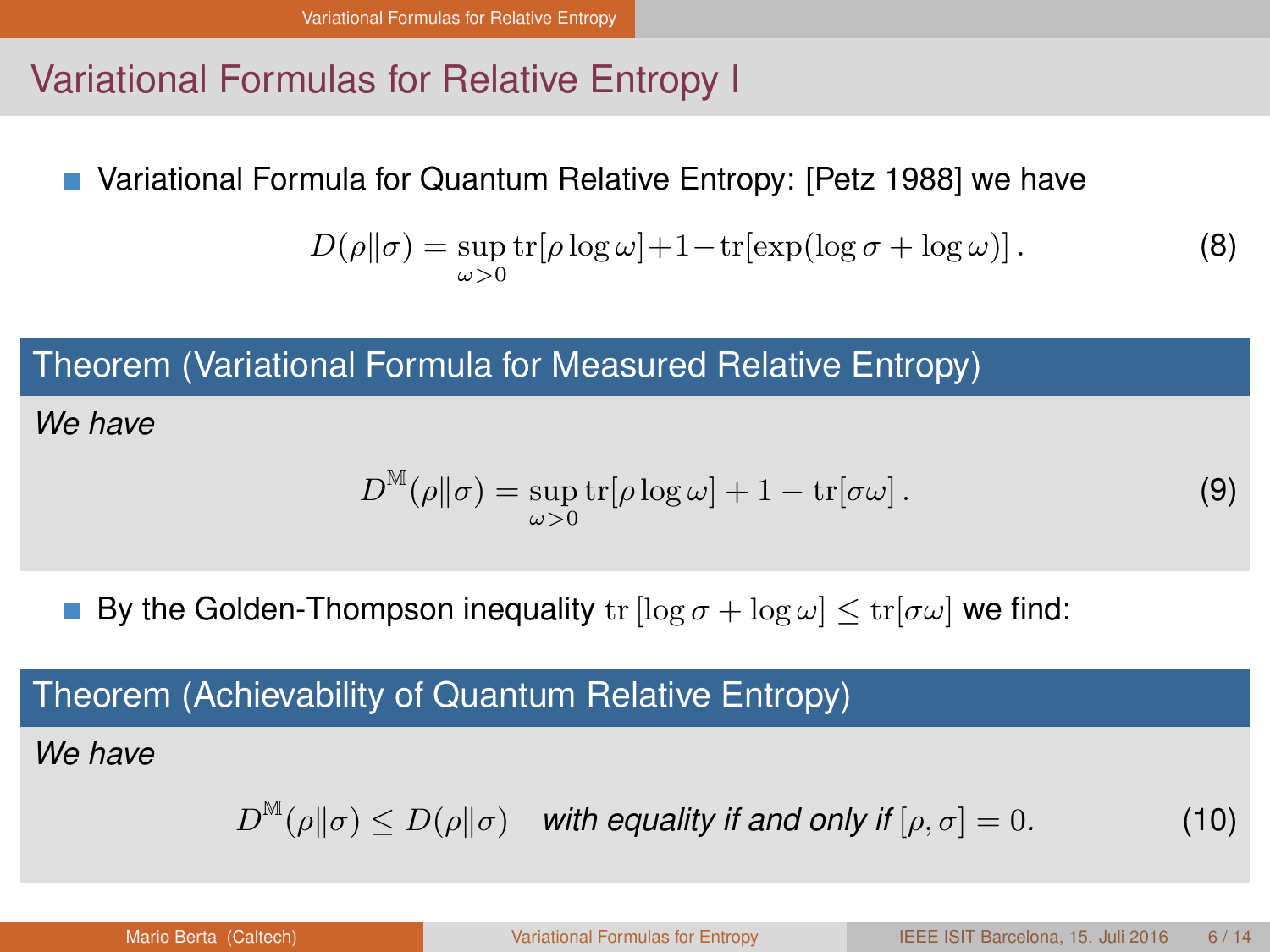### <span id="page-13-0"></span>Variational Formulas for Relative Entropy II

■ Variational formula for sandwiched Rényi relative entropy: [Frank & Lieb 2013] for  $Q_{\alpha}(\rho\|\sigma) = \exp((\alpha - 1)D_{\alpha}(\rho\|\sigma))$  we have

$$
Q_{\alpha}(\rho||\sigma) = \begin{cases} \inf_{\omega>0} \alpha \operatorname{tr}[\rho\omega] + (1-\alpha) \operatorname{tr}\left[\left(\omega^{\frac{1}{2}} \sigma^{\frac{\alpha-1}{\alpha}} \omega^{\frac{1}{2}}\right)^{\frac{\alpha}{\alpha-1}}\right] & \text{for } \alpha \in (0,1) \\ \sup_{\omega>0} \alpha \operatorname{tr}[\rho\omega] + (1-\alpha) \operatorname{tr}\left[\left(\omega^{\frac{1}{2}} \sigma^{\frac{\alpha-1}{\alpha}} \omega^{\frac{1}{2}}\right)^{\frac{\alpha}{\alpha-1}}\right] & \text{for } \alpha \in (1,\infty). \end{cases}
$$
(11)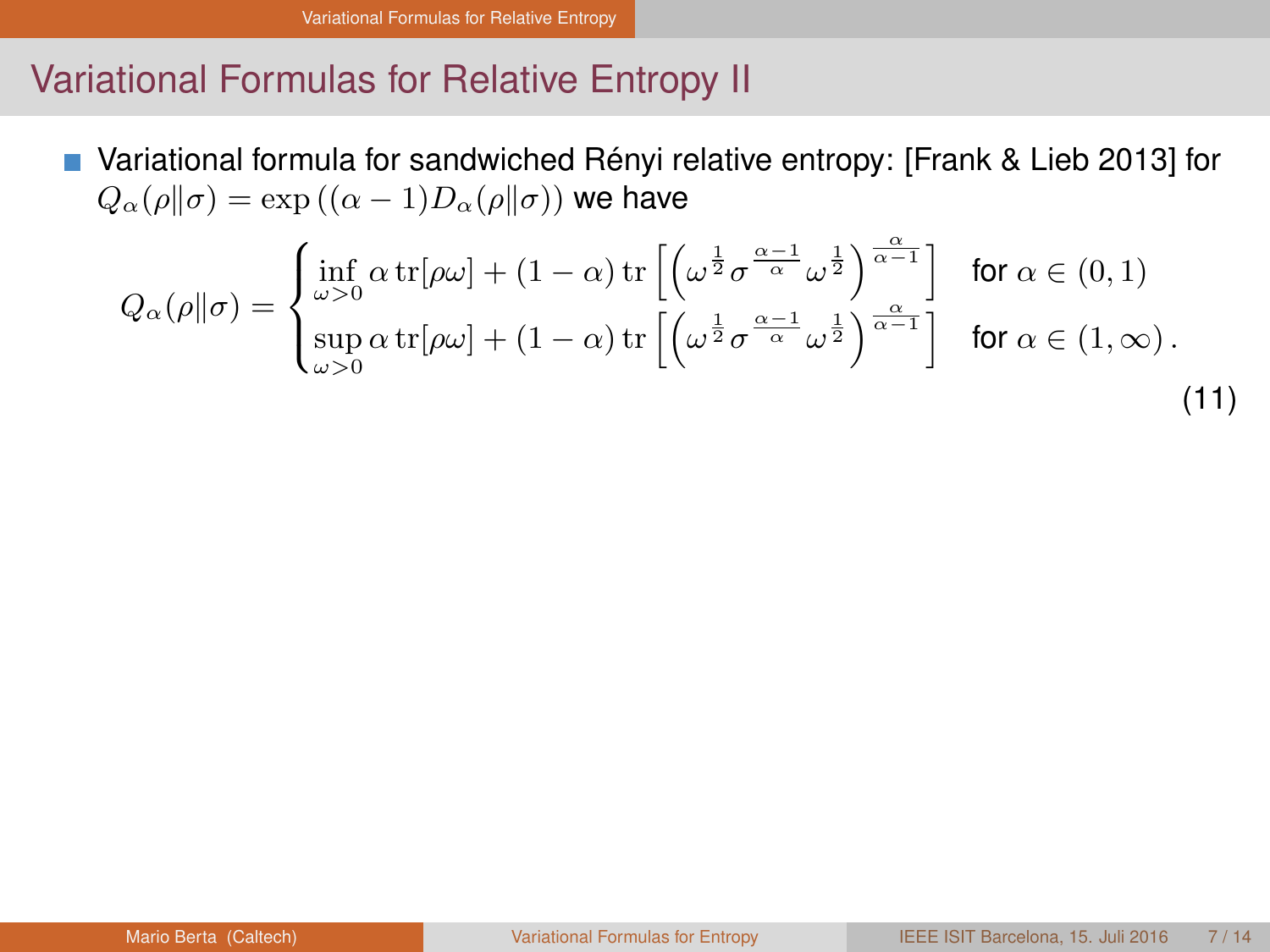# <span id="page-14-0"></span>Variational Formulas for Relative Entropy II

Variational formula for sandwiched Renyi relative entropy: [Frank & Lieb 2013] for ´  $Q_{\alpha}(\rho\|\sigma) = \exp((\alpha - 1)D_{\alpha}(\rho\|\sigma))$  we have

$$
Q_{\alpha}(\rho||\sigma) = \begin{cases} \inf_{\omega>0} \alpha \operatorname{tr}[\rho\omega] + (1-\alpha) \operatorname{tr}\left[\left(\omega^{\frac{1}{2}} \sigma^{\frac{\alpha-1}{\alpha}} \omega^{\frac{1}{2}}\right)^{\frac{\alpha}{\alpha-1}}\right] & \text{for } \alpha \in (0,1) \\ \sup_{\omega>0} \alpha \operatorname{tr}[\rho\omega] + (1-\alpha) \operatorname{tr}\left[\left(\omega^{\frac{1}{2}} \sigma^{\frac{\alpha-1}{\alpha}} \omega^{\frac{1}{2}}\right)^{\frac{\alpha}{\alpha-1}}\right] & \text{for } \alpha \in (1,\infty). \end{cases}
$$
(11)

### Theorem (Variational Formula for Measured Rényi Relative Entropy)

$$
\text{For } Q_\alpha^{\mathbb{M}}(\rho\|\sigma):=\exp\left((\alpha-1)D^\mathbb{M}_\alpha(\rho\|\sigma)\right) \text{ we have }
$$

$$
Q_{\alpha}^{\mathbb{M}}(\rho||\sigma) = \begin{cases} \inf_{\omega>0} \alpha \operatorname{tr}[\rho\omega] + (1-\alpha) \operatorname{tr}\left[\sigma\omega^{\frac{\alpha}{\alpha-1}}\right] & \text{for } \alpha \in (0,1) \\ \sup_{\omega>0} \alpha \operatorname{tr}[\rho\omega] + (1-\alpha) \operatorname{tr}\left[\sigma\omega^{\frac{\alpha}{\alpha-1}}\right] & \text{for } \alpha \in (1,\infty). \end{cases}
$$
(12)

*By the Araki-Lieb-Thirring inequality we have for*  $\alpha \in (1/2, \infty)$ :

$$
D_{\alpha}^{\mathbb{M}}(\rho\|\sigma) \le D_{\alpha}(\rho\|\sigma) \quad \text{with equality if and only if } [\rho, \sigma] = 0. \tag{13}
$$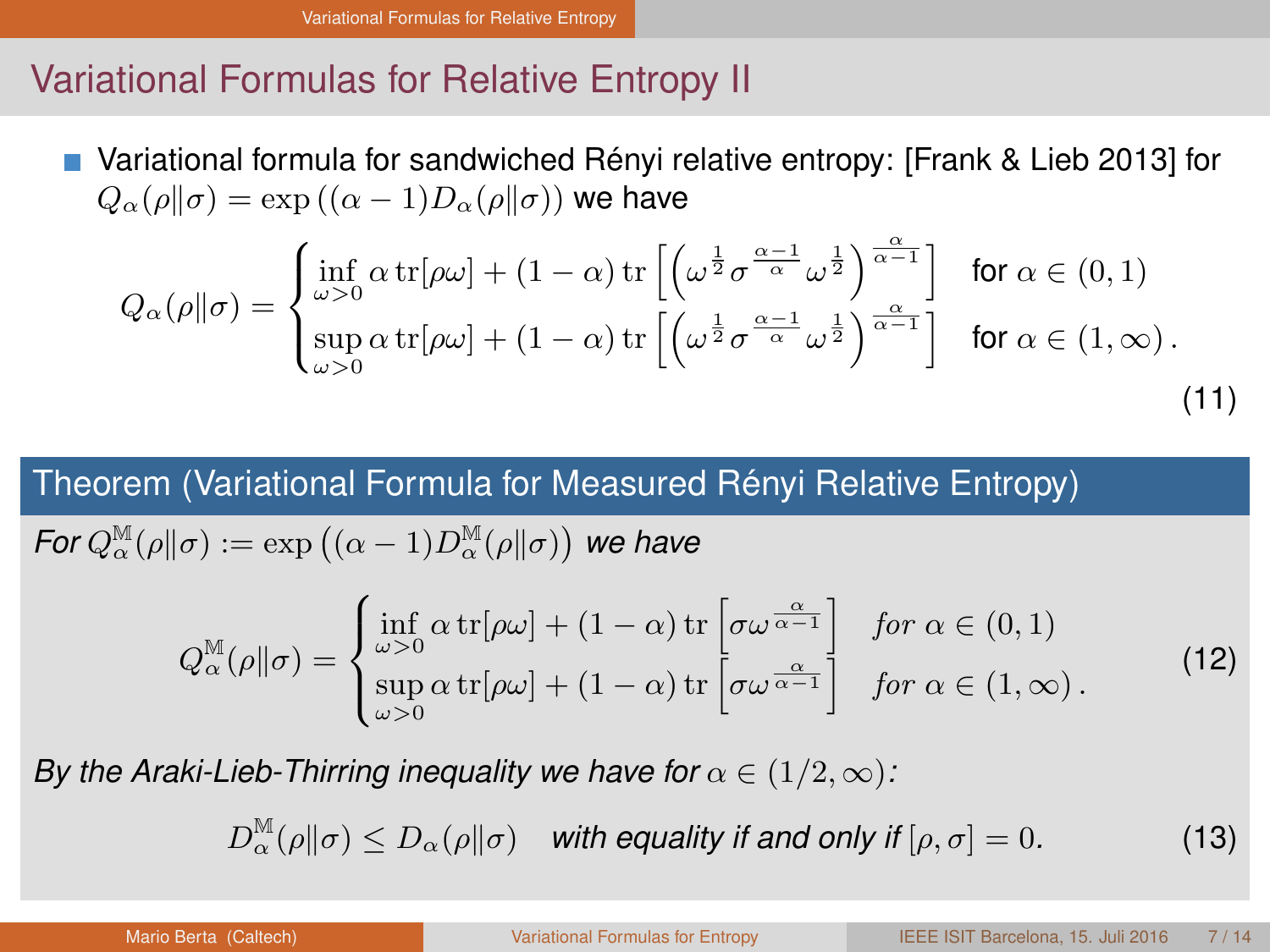# <span id="page-15-0"></span>Application: Additivity in Quantum Information I

■ We consider operational quantities of the form

$$
\mathcal{M}(\rho) := \min_{\sigma \in \mathcal{C}} \mathbb{D}(\rho || \sigma), \tag{14}
$$

where  $\mathbb{D}(\cdot \parallel \cdot)$  stands for any relative entropy, and C denotes some convex, compact set of states.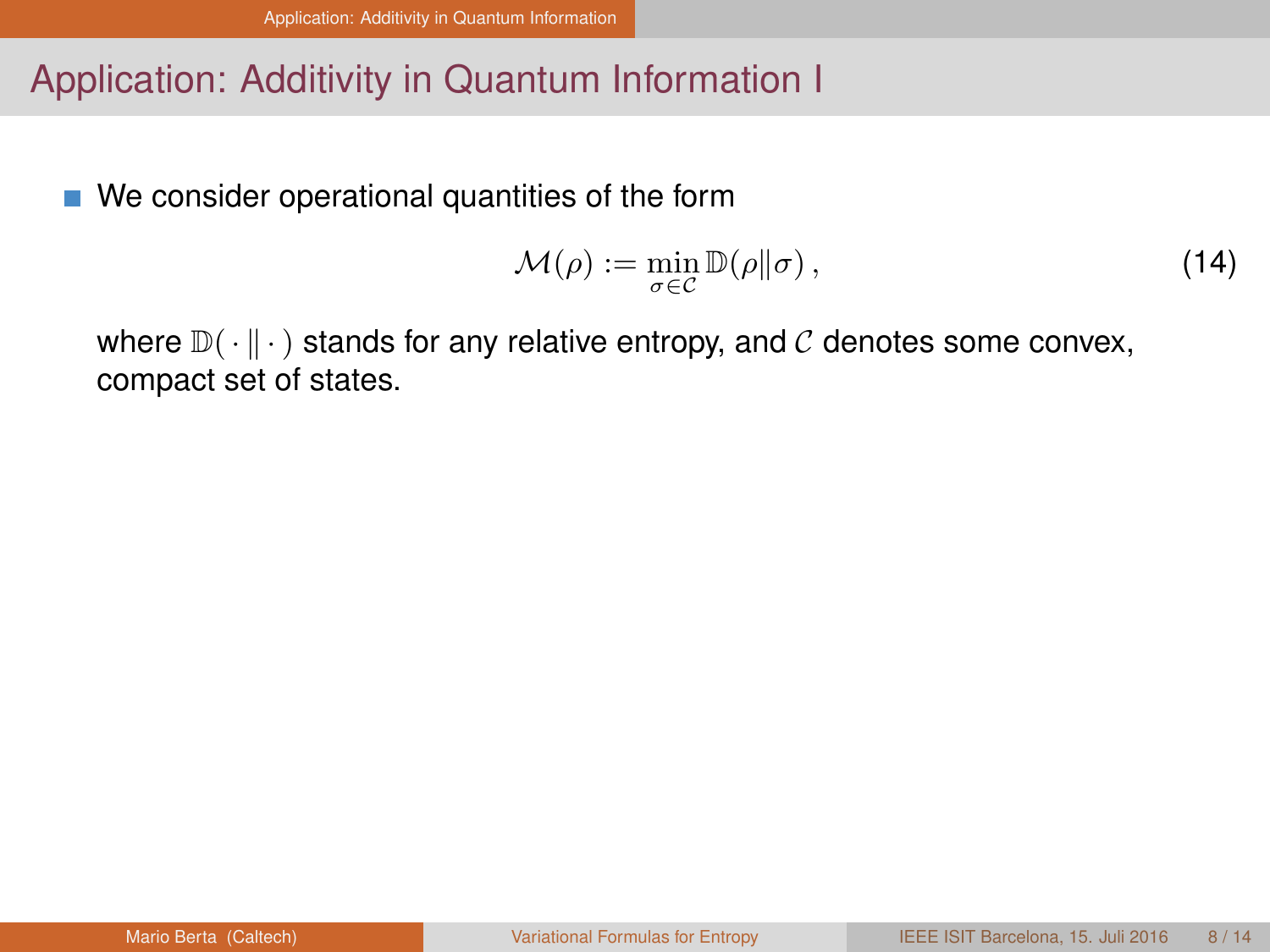# <span id="page-16-0"></span>Application: Additivity in Quantum Information I

■ We consider operational quantities of the form

$$
\mathcal{M}(\rho) := \min_{\sigma \in \mathcal{C}} \mathbb{D}(\rho || \sigma), \tag{14}
$$

where  $\mathbb{D}(\cdot \parallel \cdot)$  stands for any relative entropy, and C denotes some convex, compact set of states. Examples are

- separable states: relative entropy of entanglement [Vedral 1998]
- **positive partial transpose states: Rains bound on entanglement distillation [Rains 2001]**
- non-distillable states: bounds on entanglement distillation [Vedral 1999]
- quantum Markov states: robustness properties of these states [Linden *et al.* 2008]
- **Decally recoverable states: bounds on the conditional mutual information [Fawzi &** Renner 2015]
- $\blacksquare$  k-extendible states: bounds on squashed entanglement [Li & Winter 2014]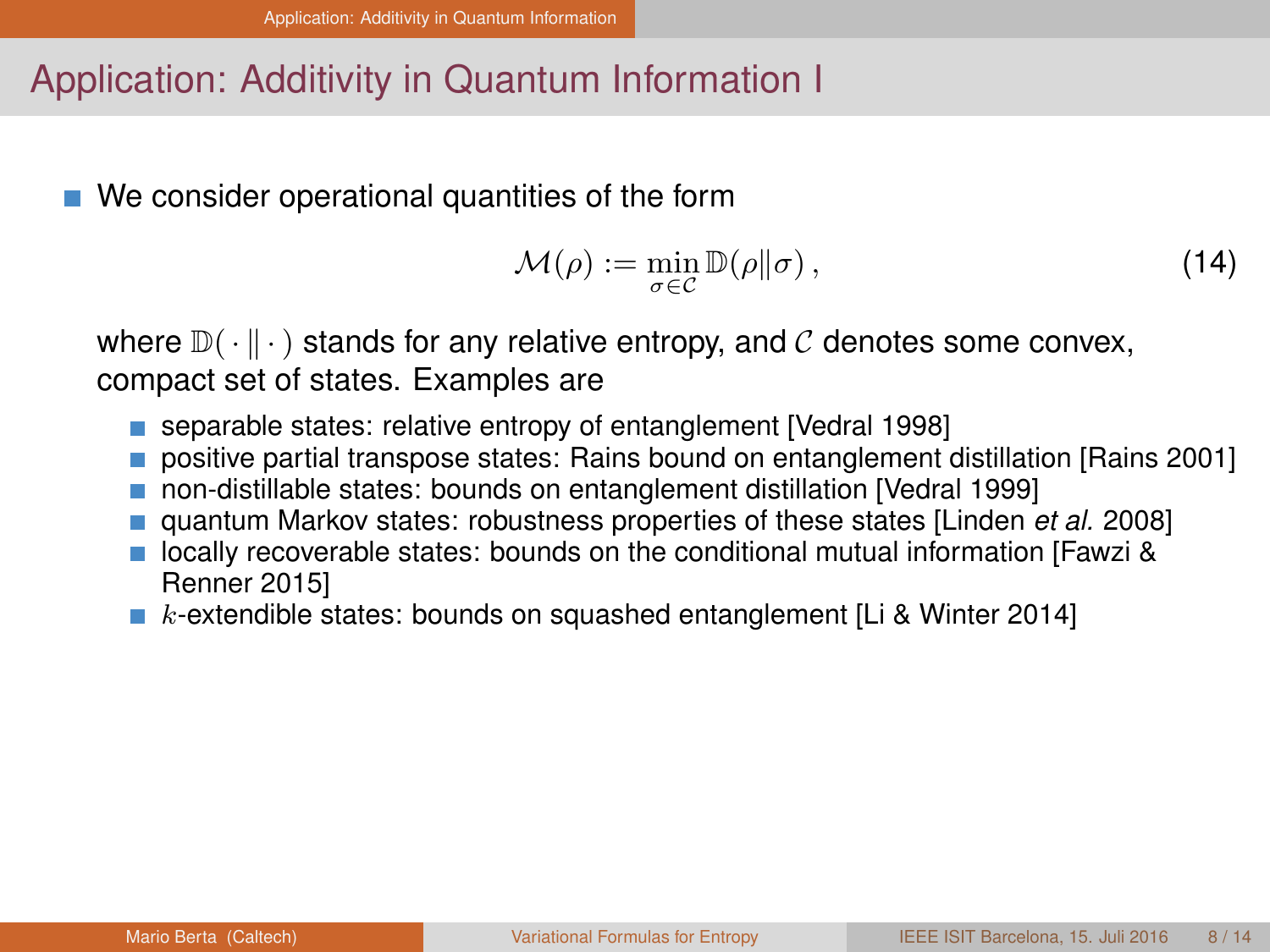# <span id="page-17-0"></span>Application: Additivity in Quantum Information I

■ We consider operational quantities of the form

$$
\mathcal{M}(\rho) := \min_{\sigma \in \mathcal{C}} \mathbb{D}(\rho || \sigma), \tag{14}
$$

where  $\mathbb{D}(\cdot \parallel \cdot)$  stands for any relative entropy, and C denotes some convex, compact set of states. Examples are

- separable states: relative entropy of entanglement [Vedral 1998]
- **positive partial transpose states: Rains bound on entanglement distillation [Rains 2001]**
- non-distillable states: bounds on entanglement distillation [Vedral 1999]
- quantum Markov states: robustness properties of these states [Linden *et al.* 2008]
- **Decally recoverable states: bounds on the conditional mutual information [Fawzi &** Renner 2015]
- $\blacksquare$  k-extendible states: bounds on squashed entanglement [Li & Winter 2014]
- Question: What properties of the relative entropy translate to the measure  $\mathcal{M}$ ?
- For example, all the relative entropies discussed are super-additive on tensor product states

$$
\mathbb{D}(\rho_1 \otimes \rho_2 \|\sigma_1 \otimes \sigma_2) \ge \mathbb{D}(\rho_1 \|\sigma_1) + \mathbb{D}(\rho_2 \|\sigma_2).
$$
 (15)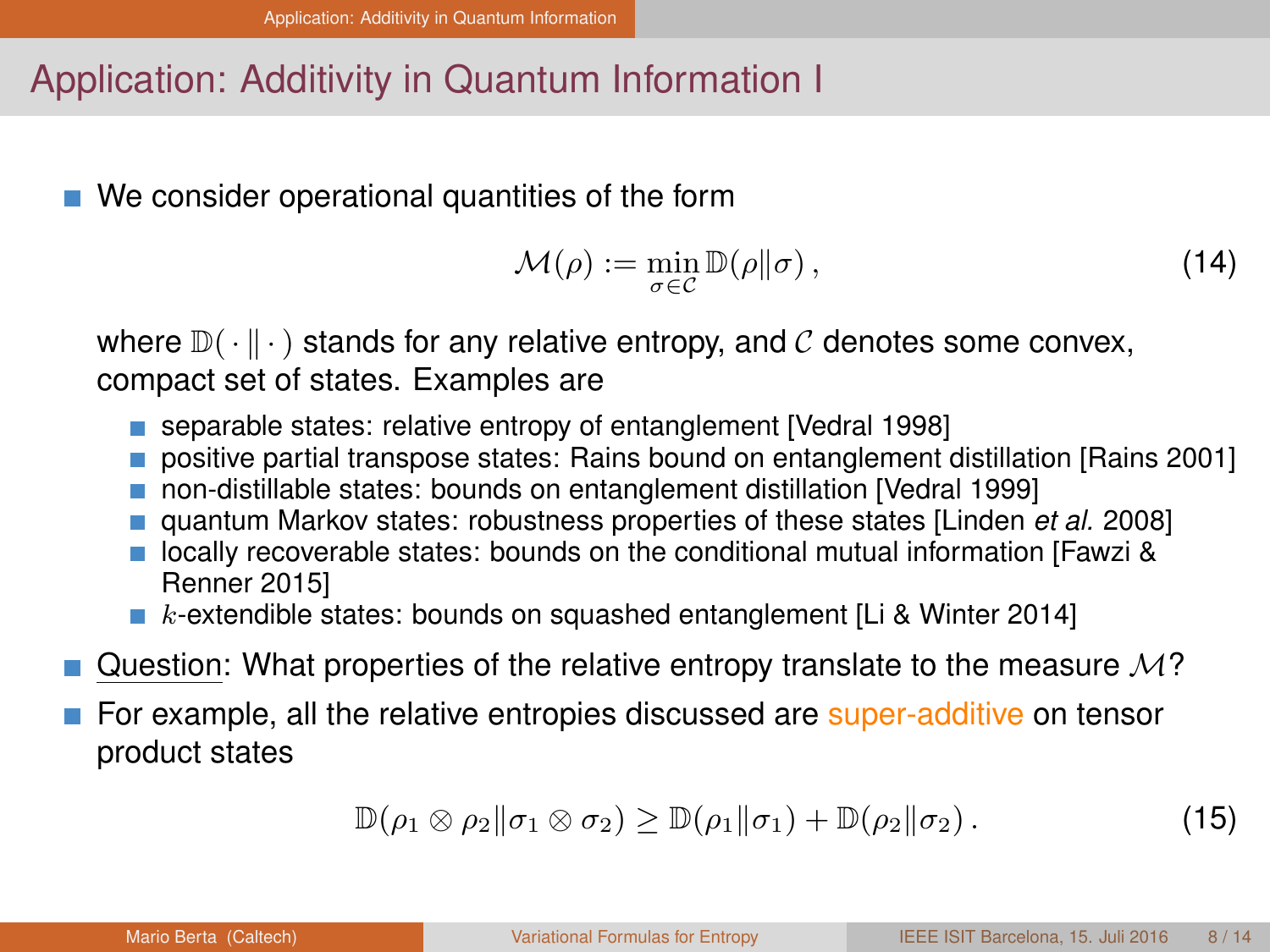# <span id="page-18-0"></span>Application: Additivity in Quantum Information II

 $\overline{\phantom{a}}$ Super-additivity of  $M$  on tensor product states:

$$
\min_{\sigma_{12}\in\mathcal{C}_{12}}\mathbb{D}(\rho_1\otimes\rho_2||\sigma_{12})=\mathcal{M}(\rho_1\otimes\rho_2)\stackrel{\cdot}{\geq}\mathcal{M}(\rho_1)+\mathcal{M}(\rho_2)\tag{16}
$$

 $\ddot{\phantom{1}}$ 

$$
= \min_{\sigma_1 \in C_1} \mathbb{D}(\rho_1 \| \sigma_1) + \min_{\sigma_2 \in C_2} \mathbb{D}(\rho_2 \| \sigma_2).
$$
 (17)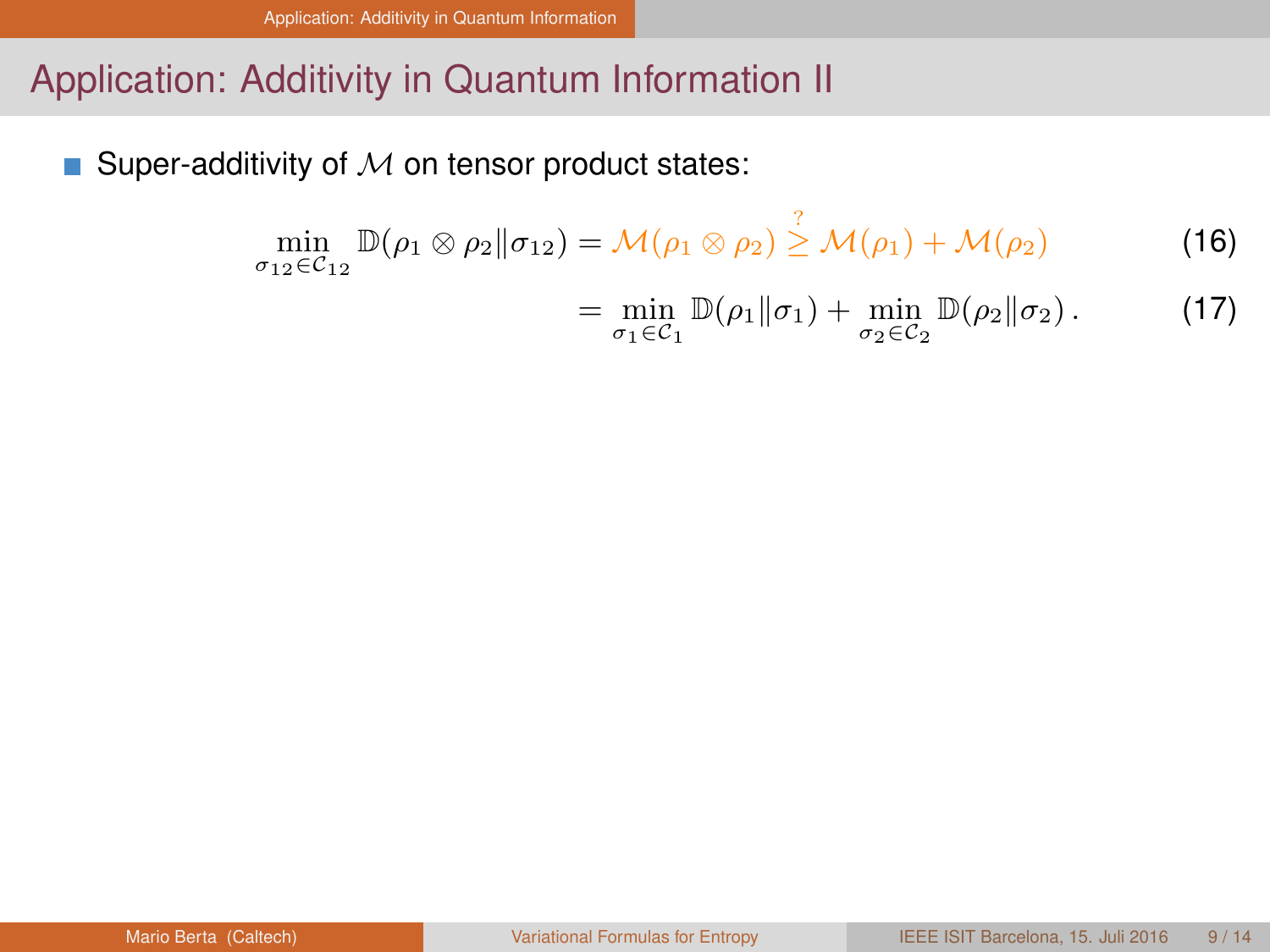# <span id="page-19-0"></span>Application: Additivity in Quantum Information II

Super-additivity of  $M$  on tensor product states:

$$
\min_{\sigma_{12}\in\mathcal{C}_{12}}\mathbb{D}(\rho_1\otimes\rho_2\|\sigma_{12})=\mathcal{M}(\rho_1\otimes\rho_2)\overset{\circ}{\geq}\mathcal{M}(\rho_1)+\mathcal{M}(\rho_2)\tag{16}
$$

$$
= \min_{\sigma_1 \in C_1} \mathbb{D}(\rho_1 \| \sigma_1) + \min_{\sigma_2 \in C_2} \mathbb{D}(\rho_2 \| \sigma_2).
$$
 (17)

Idea: Use variational characterizations

$$
\mathbb{D}(\rho||\sigma) = \sup_{\omega > 0} f(\rho, \sigma, \omega) \text{ in order to write}
$$
\n(18)

 $\sim$ 

$$
\mathcal{M}(\rho) = \min_{\sigma \in \mathcal{C}} \sup_{\omega > 0} f(\rho, \sigma, \omega) = \sup_{\omega > 0} \min_{\sigma \in \mathcal{C}} f(\rho, \sigma, \omega), \tag{19}
$$

where we made use of Sion's minimax theorem for the last equality.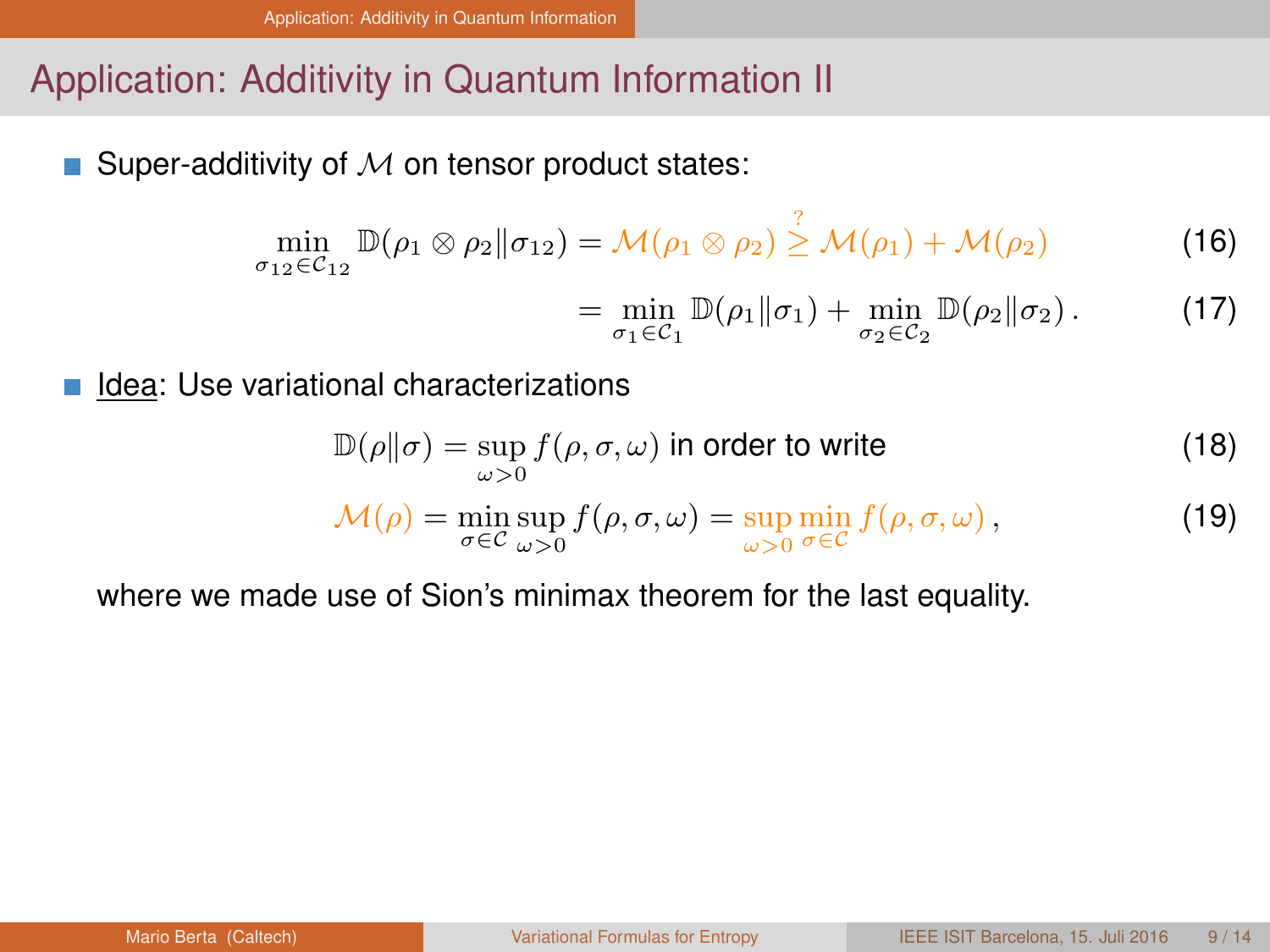# <span id="page-20-0"></span>Application: Additivity in Quantum Information II

Super-additivity of  $M$  on tensor product states:

$$
\min_{\sigma_{12}\in\mathcal{C}_{12}}\mathbb{D}(\rho_1\otimes\rho_2\|\sigma_{12})=\mathcal{M}(\rho_1\otimes\rho_2)\overset{\circ}{\geq}\mathcal{M}(\rho_1)+\mathcal{M}(\rho_2)\tag{16}
$$

$$
= \min_{\sigma_1 \in C_1} \mathbb{D}(\rho_1 \| \sigma_1) + \min_{\sigma_2 \in C_2} \mathbb{D}(\rho_2 \| \sigma_2).
$$
 (17)

Idea: Use variational characterizations

$$
\mathbb{D}(\rho||\sigma) = \sup_{\omega > 0} f(\rho, \sigma, \omega) \text{ in order to write}
$$
\n(18)

?

$$
\mathcal{M}(\rho) = \min_{\sigma \in \mathcal{C}} \sup_{\omega > 0} f(\rho, \sigma, \omega) = \sup_{\omega > 0} \min_{\sigma \in \mathcal{C}} f(\rho, \sigma, \omega), \tag{19}
$$

where we made use of Sion's minimax theorem for the last equality.

The minimization over  $\sigma \in \mathcal{C}$  then often simplifies and is a convex or even semidefinite optimization. Using strong duality to rewrite this minimization as a maximization problem:

$$
\min_{\sigma \in \mathcal{C}} f(\rho, \sigma, \omega) = \max_{\bar{\sigma} \in \bar{\mathcal{C}}} \bar{f}(\rho, \bar{\sigma}, \omega) \text{ leading to the expression}
$$
\n
$$
\mathcal{M}(\rho) = \sup_{\omega > 0} \max_{\bar{\sigma} \in \bar{\mathcal{C}}} \bar{f}(\rho, \bar{\sigma}, \omega) \,.
$$
\n(21)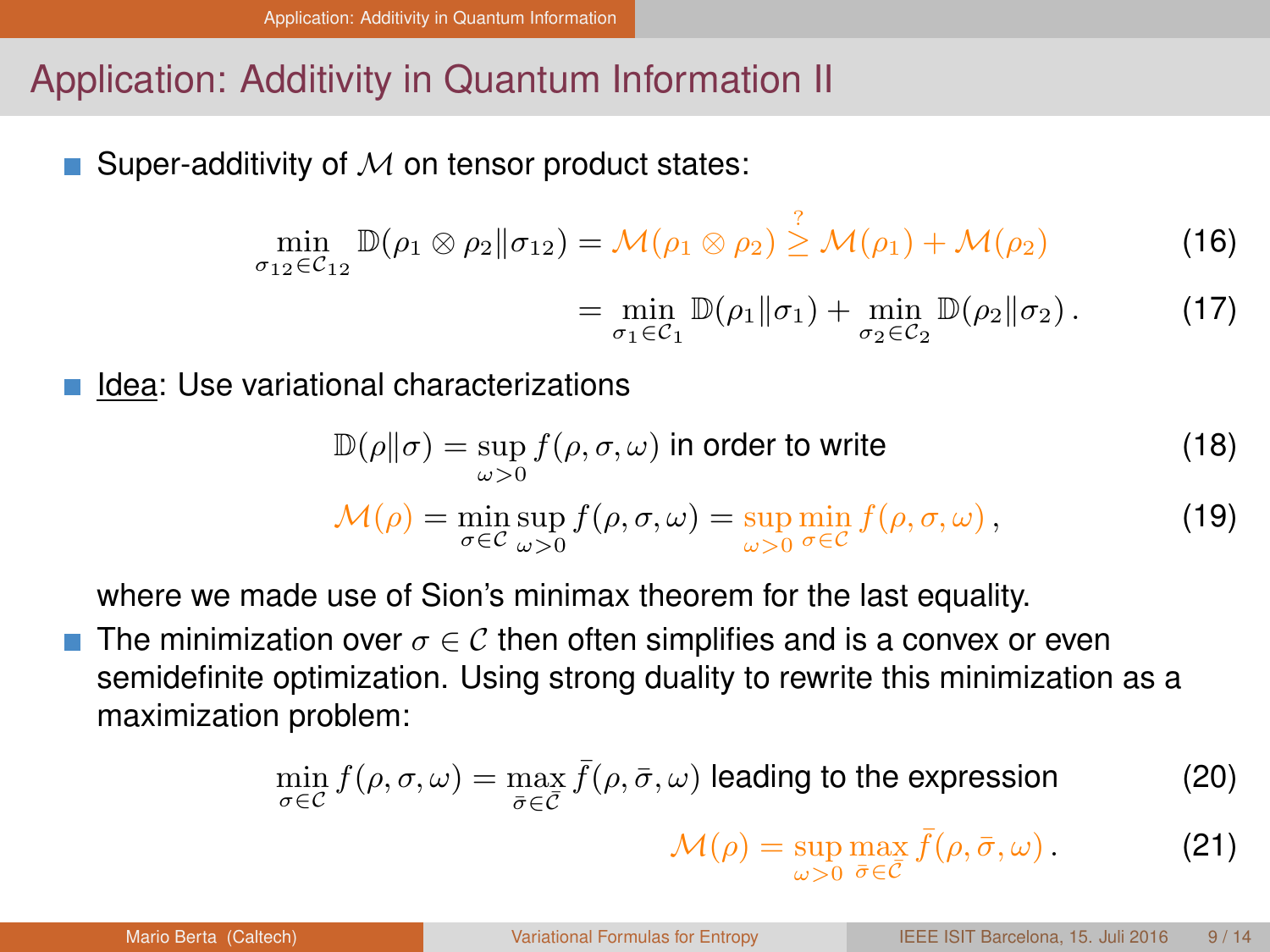# <span id="page-21-0"></span>Application: Additivity in Quantum Information III

■ Variational characterization (as on the last slide):

$$
\mathcal{M}(\rho) = \sup_{\omega > 0} \max_{\bar{\sigma} \in \bar{\mathcal{C}}} \bar{f}(\rho, \bar{\sigma}, \omega).
$$
 (22)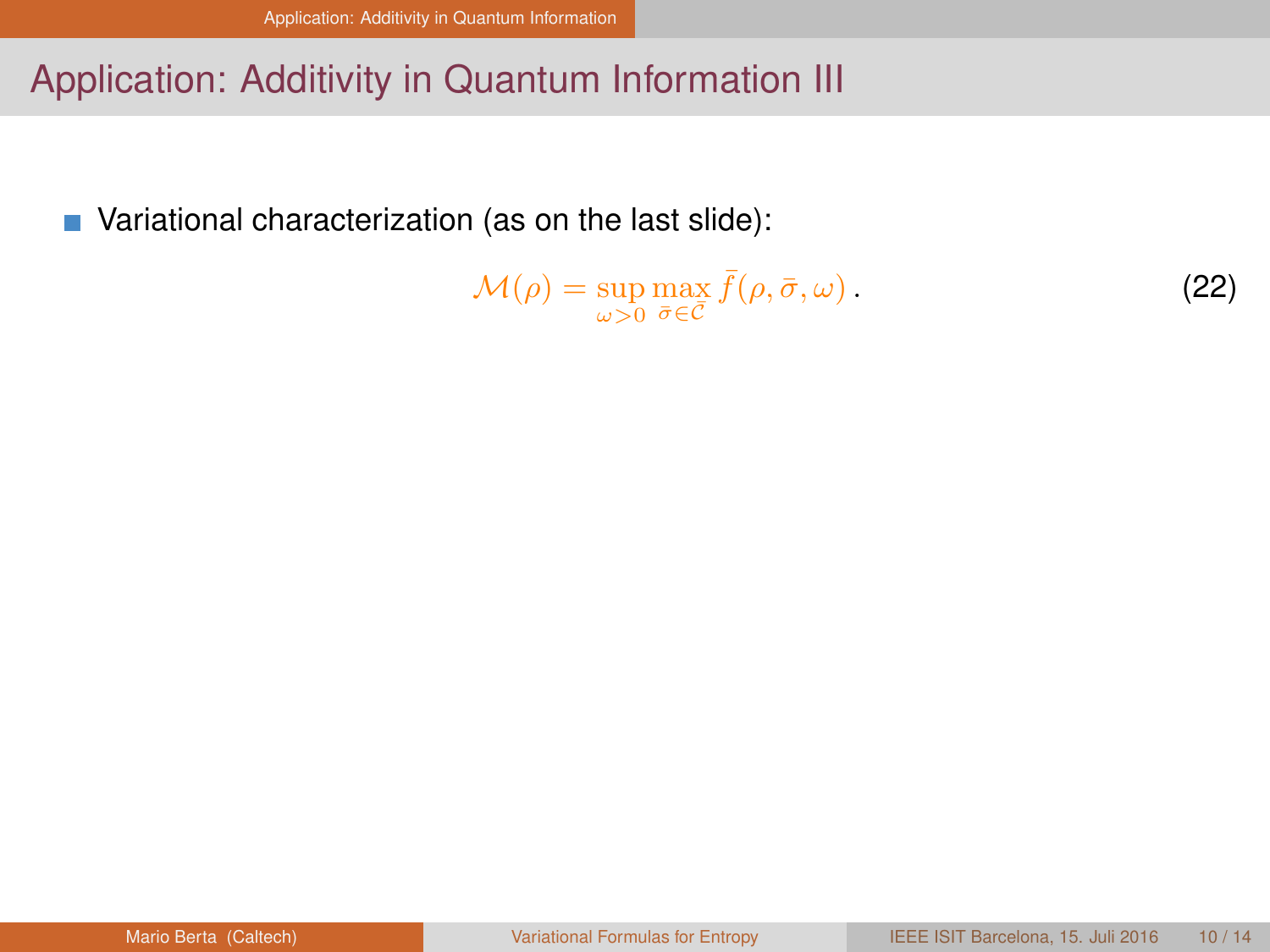# <span id="page-22-0"></span>Application: Additivity in Quantum Information III

■ Variational characterization (as on the last slide):

$$
\mathcal{M}(\rho) = \sup_{\omega>0} \max_{\bar{\sigma} \in \bar{\mathcal{C}}} \bar{f}(\rho, \bar{\sigma}, \omega).
$$
 (22)

The following two conditions on  $\bar{f}$  and  $\bar{C}$  imply super-additivity of M:  $\mathcal{L}_{\mathcal{A}}$  $\bar{1}$   $\bar{f}$  is super-additive

$$
\bar{f}(\rho_1 \otimes \rho_2, \bar{\sigma}_1 \otimes \bar{\sigma}_2, \omega_1 \otimes \omega_2) \geq \bar{f}(\rho_1, \bar{\sigma}_1, \omega_1) + \bar{f}(\rho_2, \bar{\sigma}_2, \omega_2)
$$
 (23)

2 the sets  $\bar{C}$  are closed under tensor products

 $\bar{\sigma}_1 \in \bar{\mathcal{C}}_1$  and  $\bar{\sigma}_2 \in \bar{\mathcal{C}}_2$  imply that  $\bar{\sigma}_1 \otimes \bar{\sigma}_2 \in \bar{\mathcal{C}}_{12}$  (24)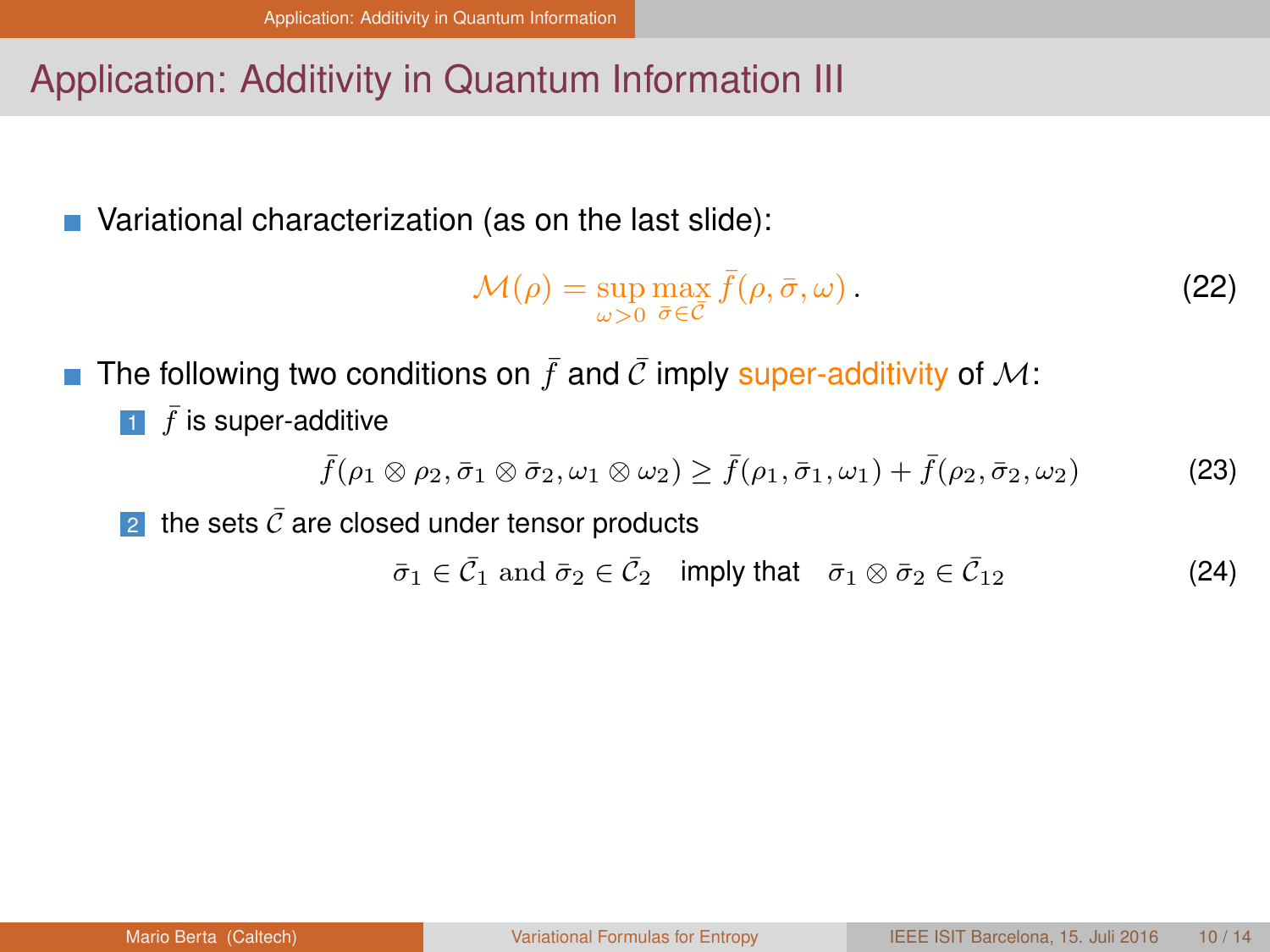# <span id="page-23-0"></span>Application: Additivity in Quantum Information III

■ Variational characterization (as on the last slide):

$$
\mathcal{M}(\rho) = \sup_{\omega>0} \max_{\bar{\sigma} \in \bar{\mathcal{C}}} \bar{f}(\rho, \bar{\sigma}, \omega).
$$
 (22)

The following two conditions on  $\bar{f}$  and  $\bar{C}$  imply super-additivity of M:  $\bar{1}$   $\bar{f}$  is super-additive

$$
\bar{f}(\rho_1 \otimes \rho_2, \bar{\sigma}_1 \otimes \bar{\sigma}_2, \omega_1 \otimes \omega_2) \geq \bar{f}(\rho_1, \bar{\sigma}_1, \omega_1) + \bar{f}(\rho_2, \bar{\sigma}_2, \omega_2)
$$
 (23)

2 the sets  $\bar{C}$  are closed under tensor products

 $\bar{\sigma}_1 \in \bar{\mathcal{C}}_1$  and  $\bar{\sigma}_2 \in \bar{\mathcal{C}}_2$  imply that  $\bar{\sigma}_1 \otimes \bar{\sigma}_2 \in \bar{\mathcal{C}}_{12}$  (24)

Proof: For any  $\omega_1, \omega_2 > 0$  and any  $\bar{\sigma}_1 \in \bar{\mathcal{C}}_1$ ,  $\bar{\sigma}_2 \in \bar{\mathcal{C}}_2$  we deduce that

$$
\mathcal{M}(\rho_1 \otimes \rho_2) \ge \bar{f}(\rho_1 \otimes \rho_2, \bar{\sigma}_1 \otimes \bar{\sigma}_2, \omega_1 \otimes \omega_2) \ge \bar{f}(\rho_1, \bar{\sigma}_1, \omega_1) + \bar{f}(\rho_2, \bar{\sigma}_2, \omega_2)
$$
 (25)

Hence, the inequalities also hold true if we maximize over these variables, implying super-additivity.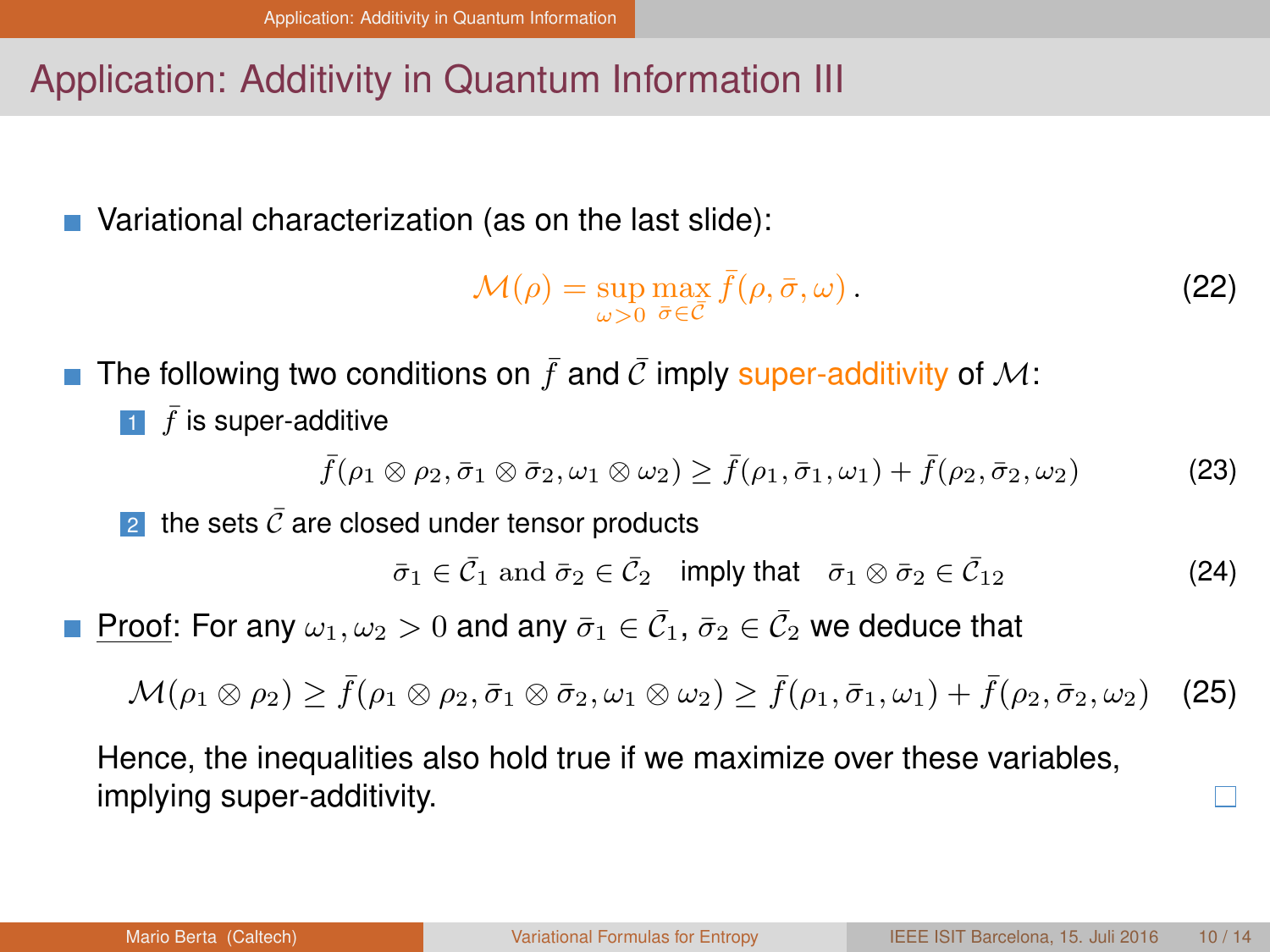<span id="page-24-0"></span>For any relative entropy  $\mathbb{D}(\cdot \| \cdot)$  we are interested in the recovery quantity:

 $\mathbb{D}^{\text{rec}}(\rho_{AD}||\sigma_{AE}) := \inf_{\Gamma_{E\to D}} \mathbb{D}(\rho_{AD}||(\mathcal{I}_A \otimes \Gamma_{E\to D})(\sigma_{AE})).$  (26)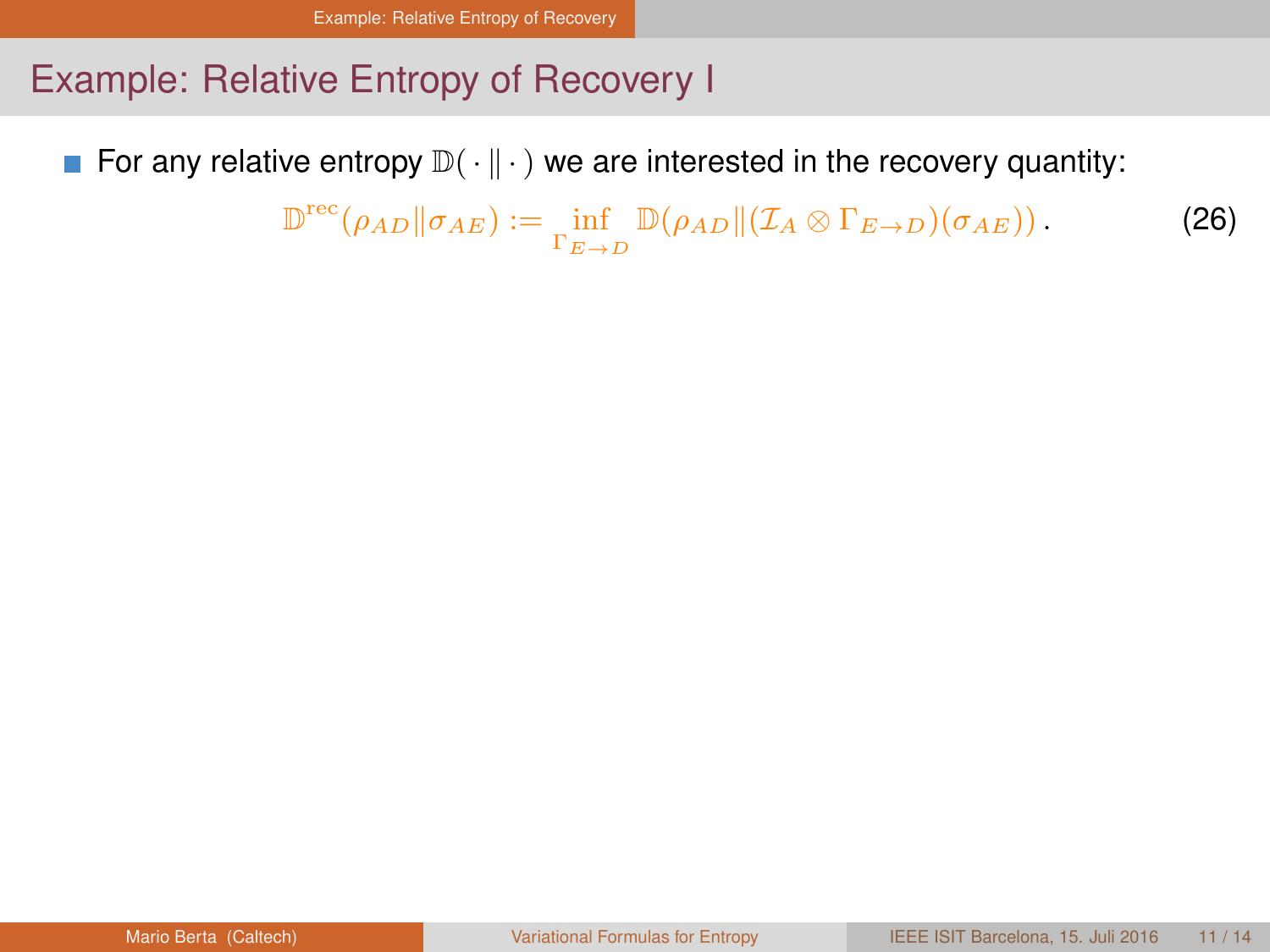<span id="page-25-0"></span>For any relative entropy  $\mathbb{D}(\cdot \parallel \cdot)$  we are interested in the recovery quantity:

 $\mathbb{D}^{\text{rec}}(\rho_{AD}||\sigma_{AE}) := \inf_{\Gamma_{E\to D}} \mathbb{D}(\rho_{AD}||(\mathcal{I}_A \otimes \Gamma_{E\to D})(\sigma_{AE})).$  (26)

Question: What relative entropies of recovery are (super)-additive?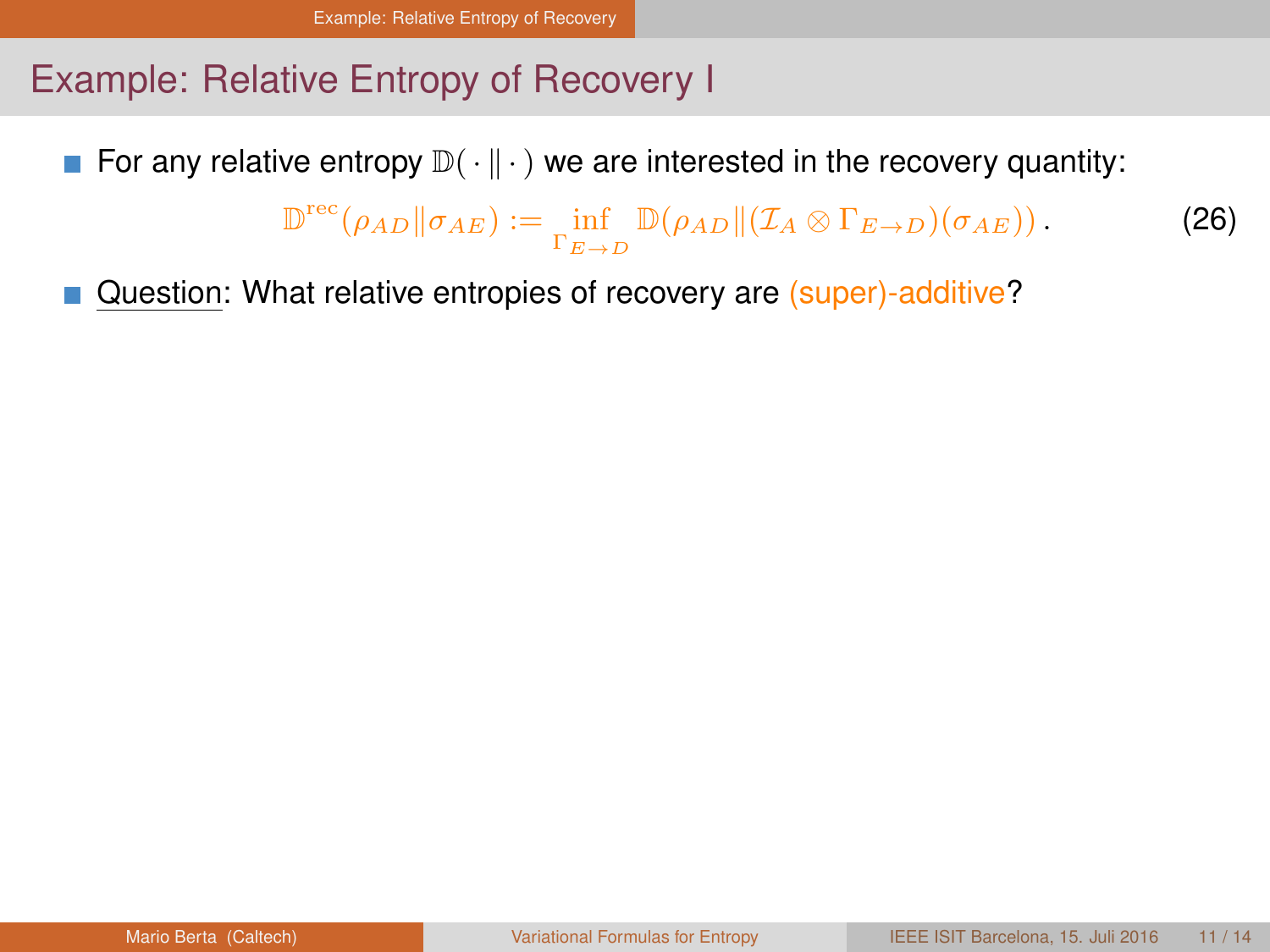<span id="page-26-0"></span>For any relative entropy  $\mathbb{D}(\cdot \parallel \cdot)$  we are interested in the recovery quantity:

$$
\mathbb{D}^{\text{rec}}(\rho_{AD} \| \sigma_{AE}) := \inf_{\Gamma_{E \to D}} \mathbb{D}(\rho_{AD} \| (\mathcal{I}_A \otimes \Gamma_{E \to D})(\sigma_{AE})).
$$
 (26)

Question: What relative entropies of recovery are (super)-additive? Of interest because we have (the systems are understood as  $D = BC, E = B$ ):

$$
I(A:C|B) \ge \lim_{n \to \infty} \frac{1}{n} D^{\text{rec}} \left( \rho_{ABC}^{\otimes n} || \rho_{AB}^{\otimes n} \right) \quad \text{[Brandao et al. 2015]}.
$$
 (27)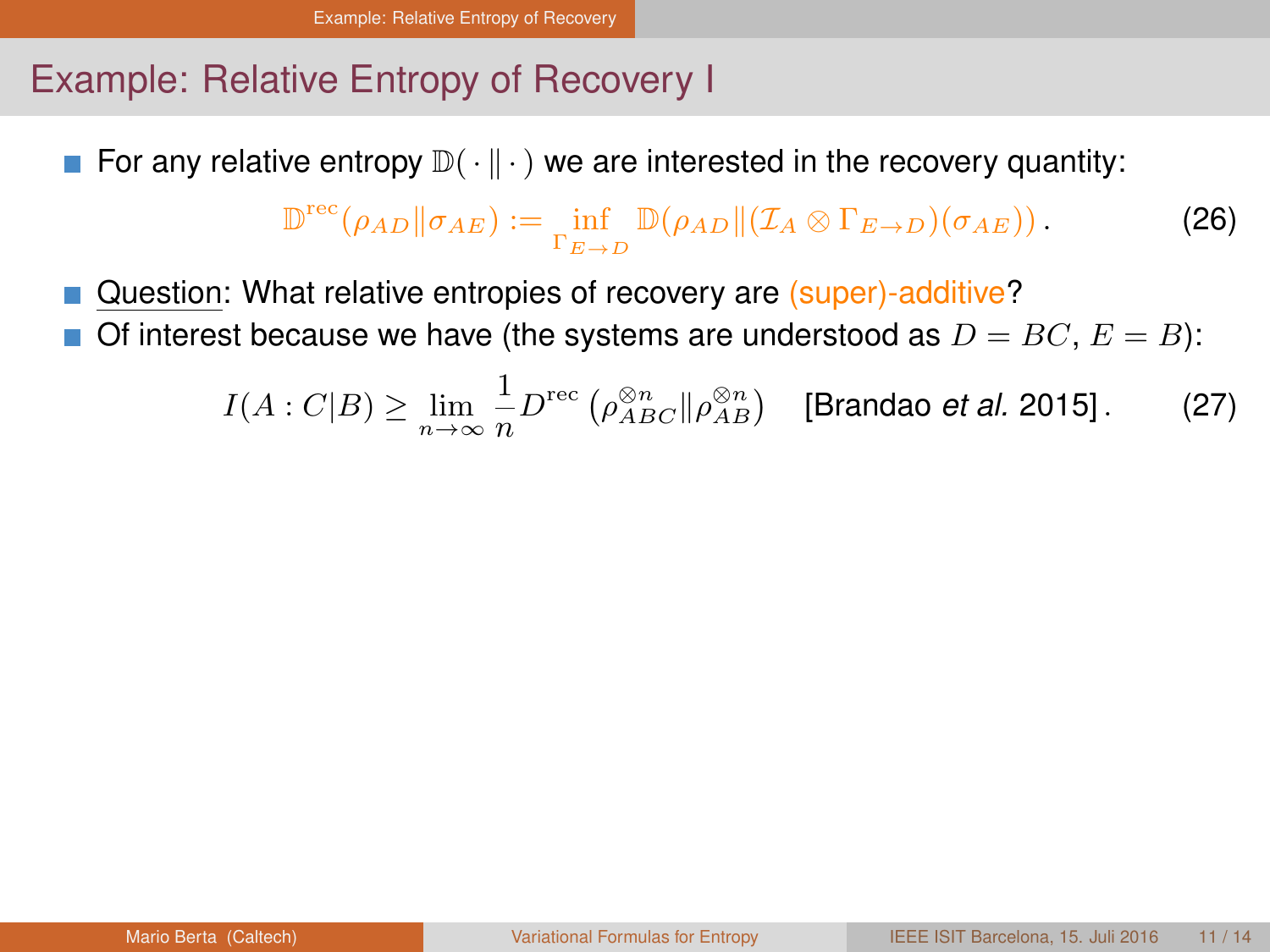<span id="page-27-0"></span>For any relative entropy  $\mathbb{D}(\cdot \| \cdot)$  we are interested in the recovery quantity:

$$
\mathbb{D}^{\text{rec}}(\rho_{AD} \| \sigma_{AE}) := \inf_{\Gamma_{E \to D}} \mathbb{D}(\rho_{AD} \| (\mathcal{I}_A \otimes \Gamma_{E \to D})(\sigma_{AE})).
$$
 (26)

Question: What relative entropies of recovery are (super)-additive? Of interest because we have (the systems are understood as  $D = BC, E = B$ ):

$$
I(A:C|B) \ge \lim_{n \to \infty} \frac{1}{n} D^{\text{rec}} \left( \rho_{ABC}^{\otimes n} || \rho_{AB}^{\otimes n} \right) \quad \text{[Brandao et al. 2015]}.
$$
 (27)

Theorem (Super-Additivity of Measured Entropy of Recovery)

Let  $\rho_{AD}, \tau_{A'D'}$ ,  $\sigma_{AE}, \omega_{A'E'}$  be quantum states. Then, we have

 $D^{\mathbb{M},\mathrm{rec}}(\rho_{AD}\otimes \tau_{A^{\prime}D^{\prime}}\|\sigma_{AE}\otimes \omega_{A^{\prime}E^{\prime}})\geq D^{\mathbb{M},\mathrm{rec}}(\rho_{AD}\|\sigma_{AE})+D^{\mathbb{M},\mathrm{rec}}(\tau_{A^{\prime}D^{\prime}}\|\omega_{A^{\prime}E^{\prime}})\,.$ (28)

*For*  $\alpha \in (0,1) \cup (1,\infty)$ *, we also have* 

$$
D_{\alpha}^{\mathbb{M},\text{rec}}(\rho_{AD}\otimes\tau_{A'D'}\|\sigma_{AE}\otimes\omega_{A'E'})\geq D_{\alpha}^{\mathbb{M},\text{rec}}(\rho_{AD}\|\sigma_{AE})+D_{\alpha}^{\mathbb{M},\text{rec}}(\tau_{A'D'}\|\omega_{A'E'})\,. \tag{29}
$$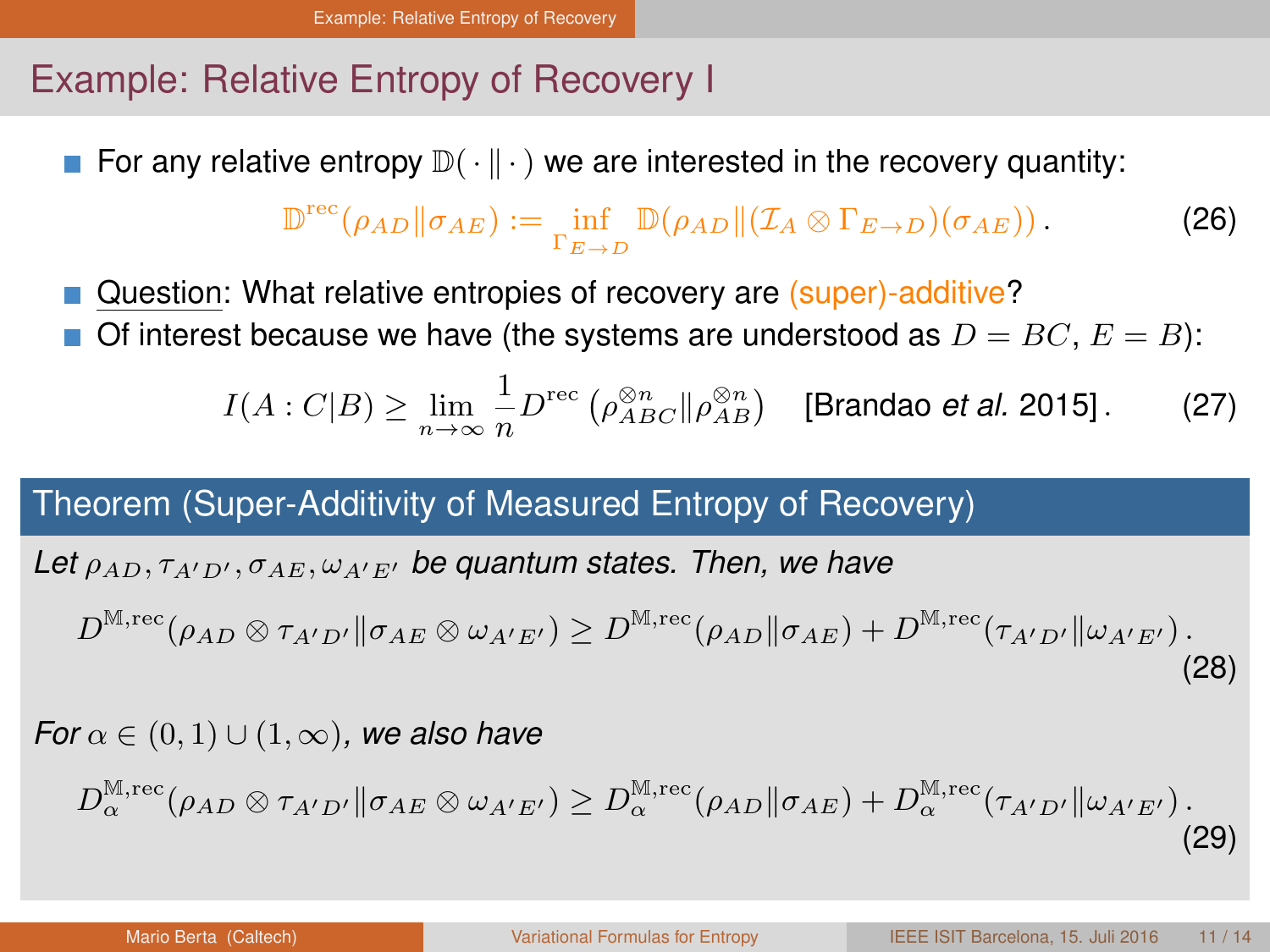<span id="page-28-0"></span>We conclude (without de Finetti reductions):

$$
I(A:C|B) \geq \lim_{n \to \infty} \frac{1}{n} D^{\text{rec}} \left( \rho_{ABC}^{\otimes n} || \rho_{AB}^{\otimes n} \right) \geq D^{\mathbb{M}, \text{rec}} \left( \rho_{ABC} || \rho_{AB} \right). \tag{30}
$$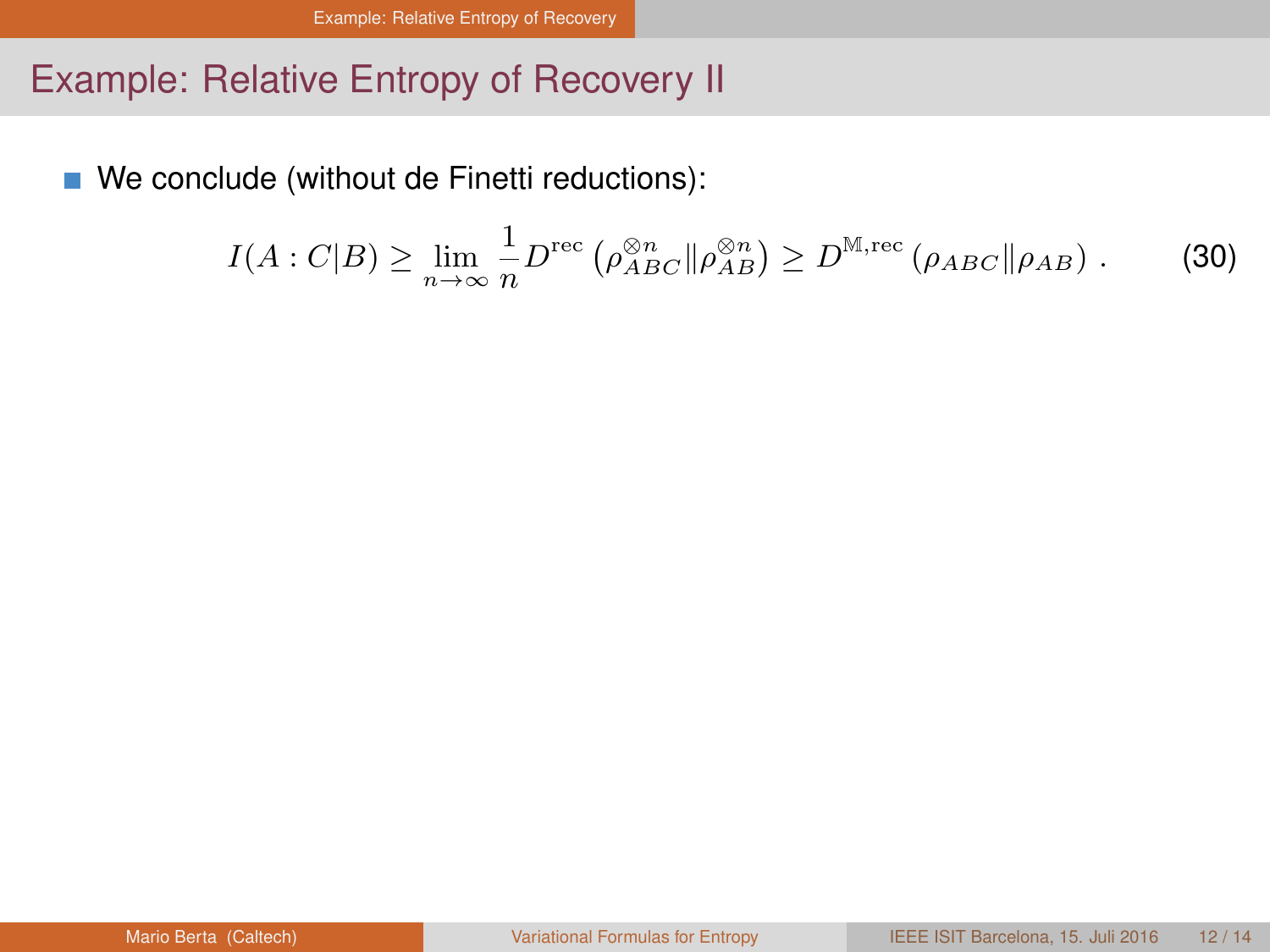<span id="page-29-0"></span>We conclude (without de Finetti reductions):

$$
I(A:C|B) \geq \lim_{n \to \infty} \frac{1}{n} D^{\text{rec}} \left( \rho_{ABC}^{\otimes n} || \rho_{AB}^{\otimes n} \right) \geq D^{\mathbb{M}, \text{rec}} \left( \rho_{ABC} || \rho_{AB} \right). \tag{30}
$$

The super-additivity is seen be the following dual variational characterization:

## Lemma (Variational Representation of Measured Entropy of Recovery)

Let  $\rho_{AD}, \sigma_{AE}$  *be quantum states, and let*  $\sigma_{AEF}$  *be a purification of*  $\sigma_{AE}$ *. Then, we have* 

$$
D^{\mathbb{M},\text{rec}}(\rho_{AD}||\sigma_{AE}) = \text{maximize:} \quad \text{tr}[\rho_{AD}\log R_{AD}]
$$
  
subject to: 
$$
S_{AF} > 0, R_{AD} > 0
$$

$$
1_D \otimes S_{AF} \ge R_{AD} \otimes 1_F
$$

$$
\text{tr}[S_{AF}\sigma_{AF}] = 1.
$$
 (31)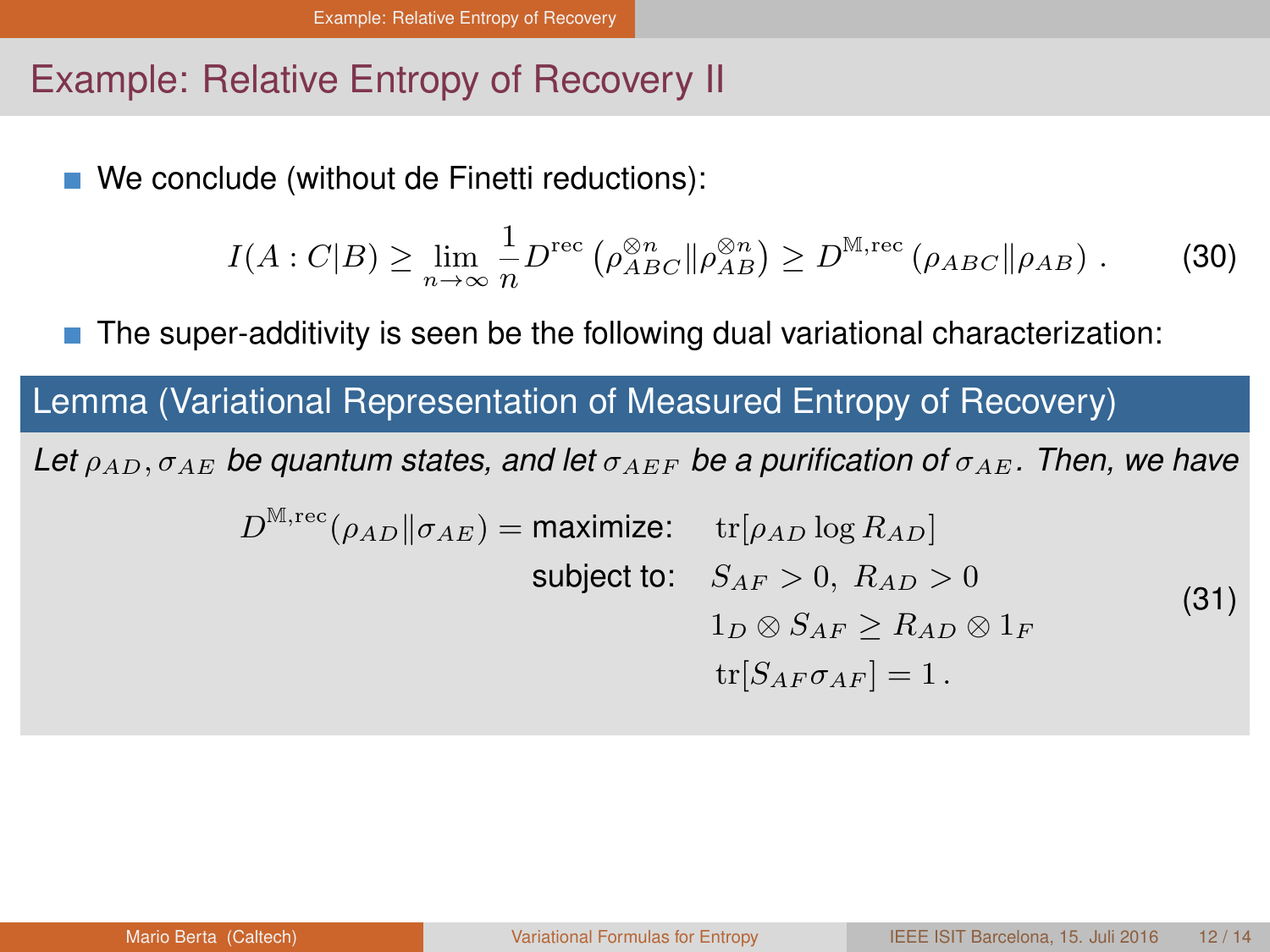<span id="page-30-0"></span>We conclude (without de Finetti reductions):

$$
I(A:C|B) \geq \lim_{n \to \infty} \frac{1}{n} D^{\text{rec}} \left( \rho_{ABC}^{\otimes n} || \rho_{AB}^{\otimes n} \right) \geq D^{\mathbb{M}, \text{rec}} \left( \rho_{ABC} || \rho_{AB} \right). \tag{30}
$$

The super-additivity is seen be the following dual variational characterization:

## Lemma (Variational Representation of Measured Entropy of Recovery)

Let  $\rho_{AD}$ ,  $\sigma_{AE}$  *be quantum states, and let*  $\sigma_{AEF}$  *be a purification of*  $\sigma_{AEF}$ *. Then, we have* 

$$
D^{\mathbb{M},\text{rec}}(\rho_{AD}||\sigma_{AE}) = \text{maximize:} \quad \text{tr}[\rho_{AD}\log R_{AD}]
$$
  
subject to: 
$$
S_{AF} > 0, R_{AD} > 0
$$

$$
1_D \otimes S_{AF} \ge R_{AD} \otimes 1_F
$$

$$
\text{tr}[S_{AF}\sigma_{AF}] = 1.
$$
 (31)

The characterization for the measured Rényi entropy of recovery  $D_\alpha^{\mathbb{M},{\rm rec}}$  is similar.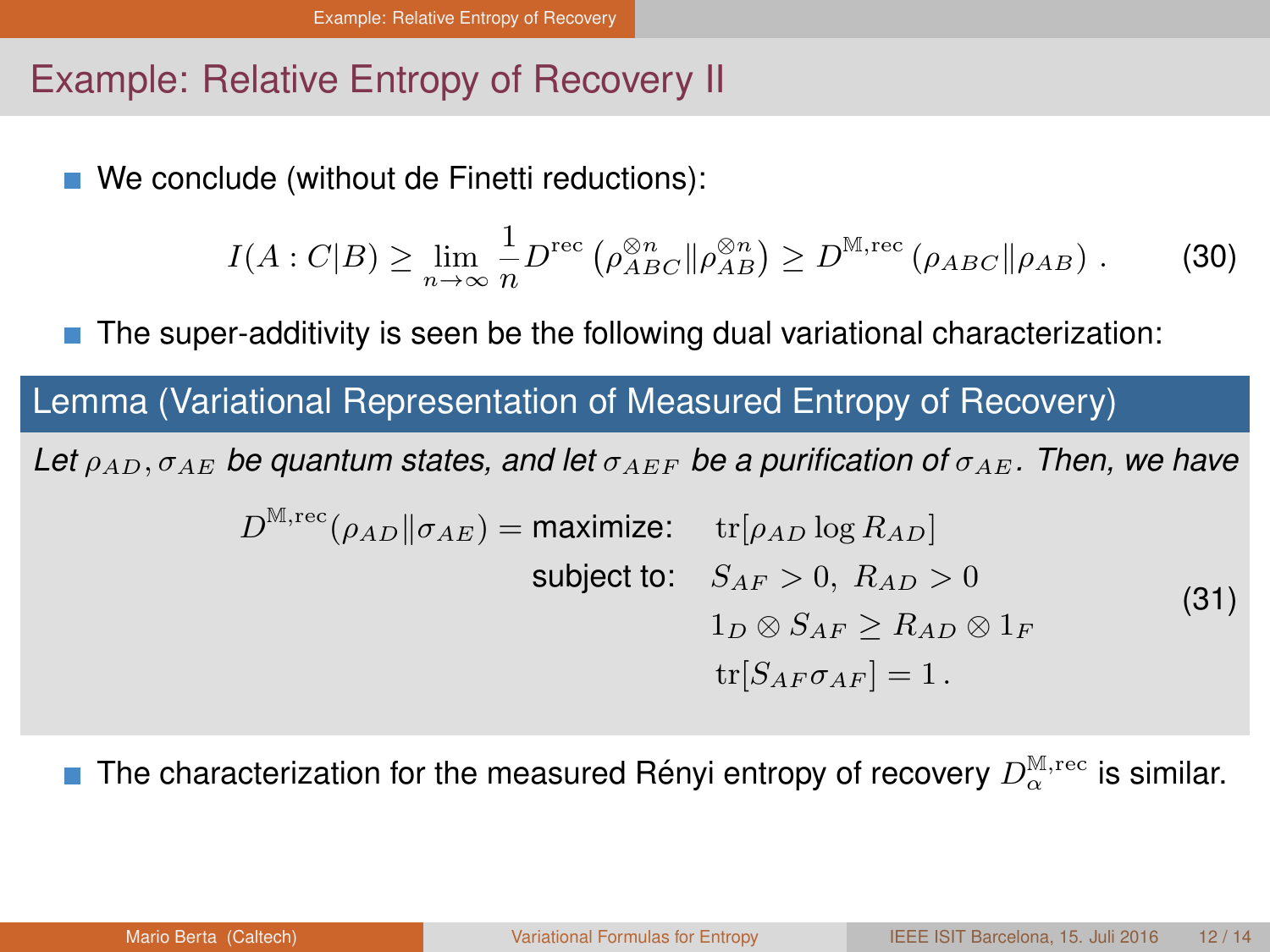<span id="page-31-0"></span>■ We conclude (without de Finetti reductions):

$$
I(A:C|B) \geq \lim_{n \to \infty} \frac{1}{n} D^{\text{rec}} \left( \rho_{ABC}^{\otimes n} || \rho_{AB}^{\otimes n} \right) \geq D^{\mathbb{M}, \text{rec}} \left( \rho_{ABC} || \rho_{AB} \right). \tag{30}
$$

The super-additivity is seen be the following dual variational characterization:

### Lemma (Variational Representation of Measured Entropy of Recovery)

Let  $\rho_{AD}$ ,  $\sigma_{AE}$  *be quantum states, and let*  $\sigma_{AEF}$  *be a purification of*  $\sigma_{AEF}$ *. Then, we have* 

$$
D^{\mathbb{M},\text{rec}}(\rho_{AD}||\sigma_{AE}) = \text{maximize:} \quad \text{tr}[\rho_{AD}\log R_{AD}]
$$
  
subject to: 
$$
S_{AF} > 0, R_{AD} > 0
$$

$$
1_D \otimes S_{AF} \ge R_{AD} \otimes 1_F
$$

$$
\text{tr}[S_{AF}\sigma_{AF}] = 1.
$$
 (31)

- The characterization for the measured Rényi entropy of recovery  $D_\alpha^{\mathbb{M},{\rm rec}}$  is similar.
- The relative entropy of recovery  $D^{\text{rec}}$  and the Rényi entropy of recovery  $D^{\text{rec}}_{\alpha}$  do not seem to be additive (but open).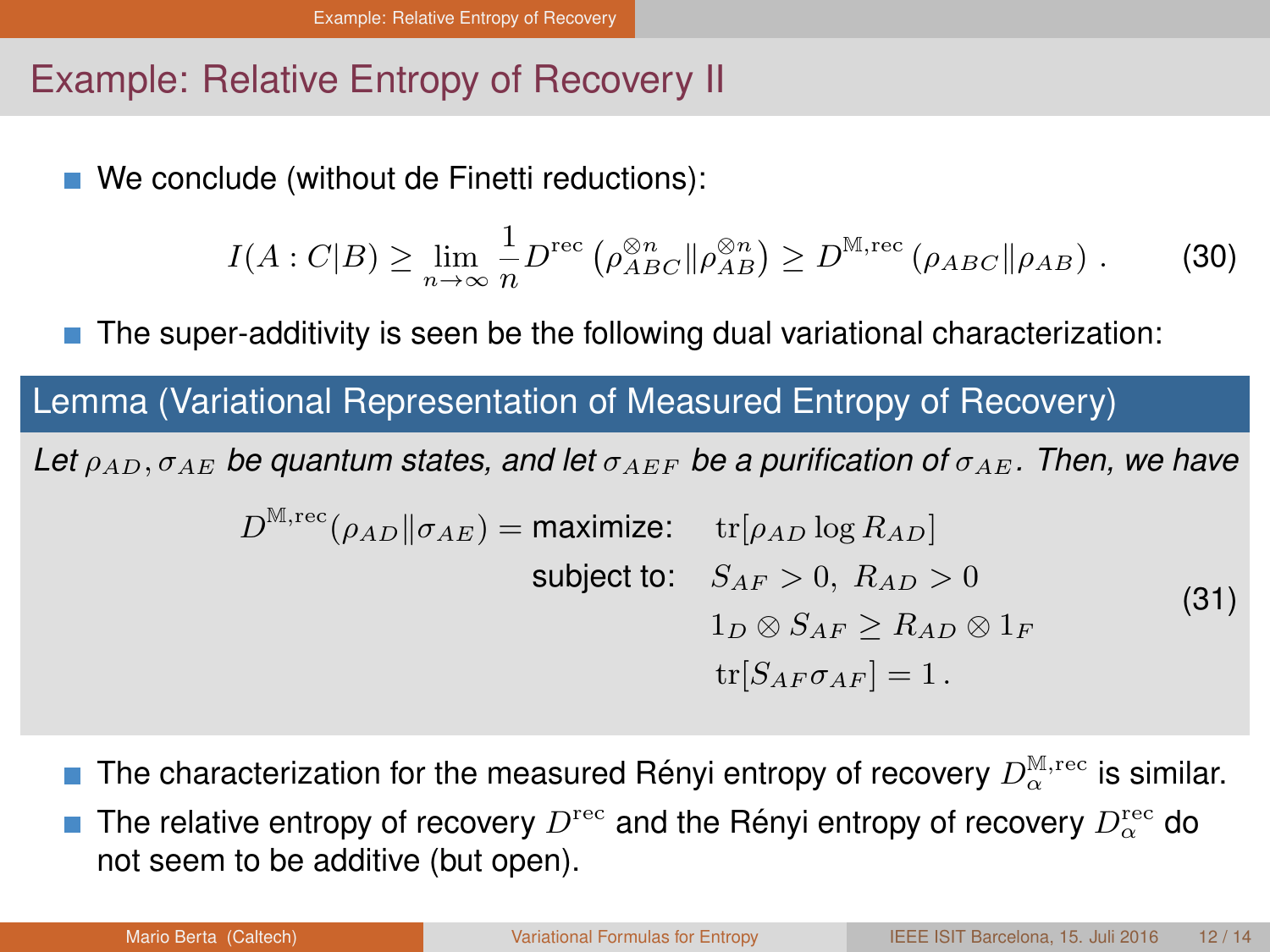### <span id="page-32-0"></span>Lemma (Variational Representation of Entropy of Recovery)

*For the same premises as before we have*

 $D^{\text{rec}}(\rho_{AD} || \sigma_{AE}) = \text{maximize:} \quad \text{tr}[\rho_{AD} \log \rho_{AD}] - D$  $^{\mathbb{M}}(\rho_{AD}\Vert R_{AD})$ subject to:  $S_{AF} > 0$ ,  $R_{AD} > 0$  $1_D \otimes S_{AF}$  >  $R_{AD} \otimes 1_F$  $\text{tr}[S_{AF} \sigma_{AF}] = 1$ . (32)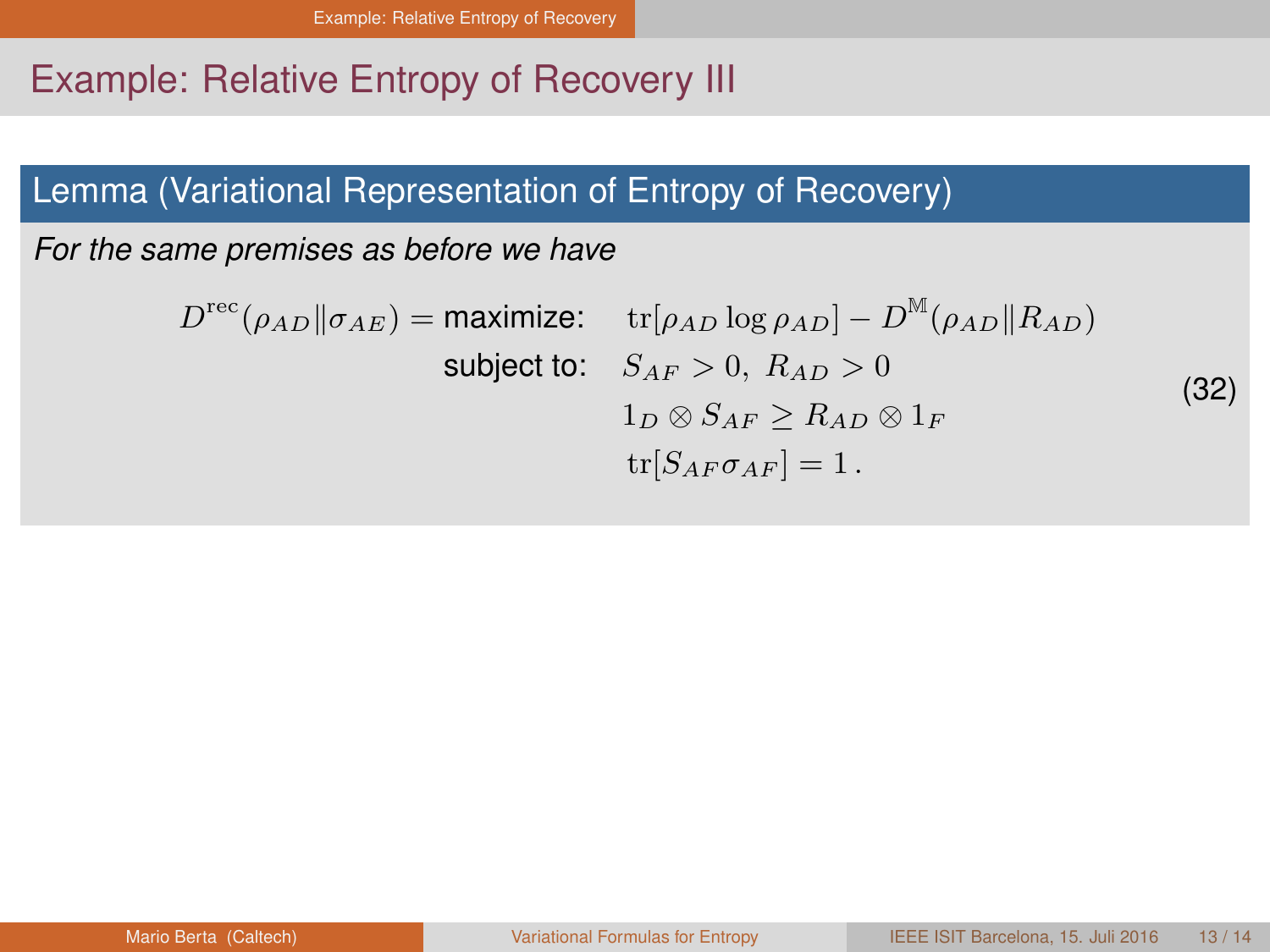### <span id="page-33-0"></span>Lemma (Variational Representation of Entropy of Recovery)

*For the same premises as before we have*

 $D^{\text{rec}}(\rho_{AD} || \sigma_{AE}) = \text{maximize:} \quad \text{tr}[\rho_{AD} \log \rho_{AD}] - D$  $^{\mathbb{M}}(\rho_{AD}\Vert R_{AD})$ subject to:  $S_{AF} > 0$ ,  $R_{AD} > 0$  $1_D \otimes S_{AF}$  >  $R_{AD} \otimes 1_F$  $\text{tr}[S_{AF} \sigma_{AF}] = 1$ . (32)

This is to be compared to the dual characterization of the measured entropy of recovery  $D^{\mathbb{M},\mathrm{rec}}(\rho_{AD}\|\sigma_{AE})$ :

$$
D^{\mathbb{M},\text{rec}}(\rho_{AD}||\sigma_{AE}) = \text{maximize:} \quad \text{tr}[\rho_{AD}\log\rho_{AD}] - D(\rho_{AD}||R_{AD})
$$
  
subject to: 
$$
S_{AF} > 0, R_{AD} > 0
$$

$$
1_D \otimes S_{AF} \ge R_{AD} \otimes 1_F
$$

$$
\text{tr}[S_{AF}\sigma_{AF}] = 1.
$$
 (33)